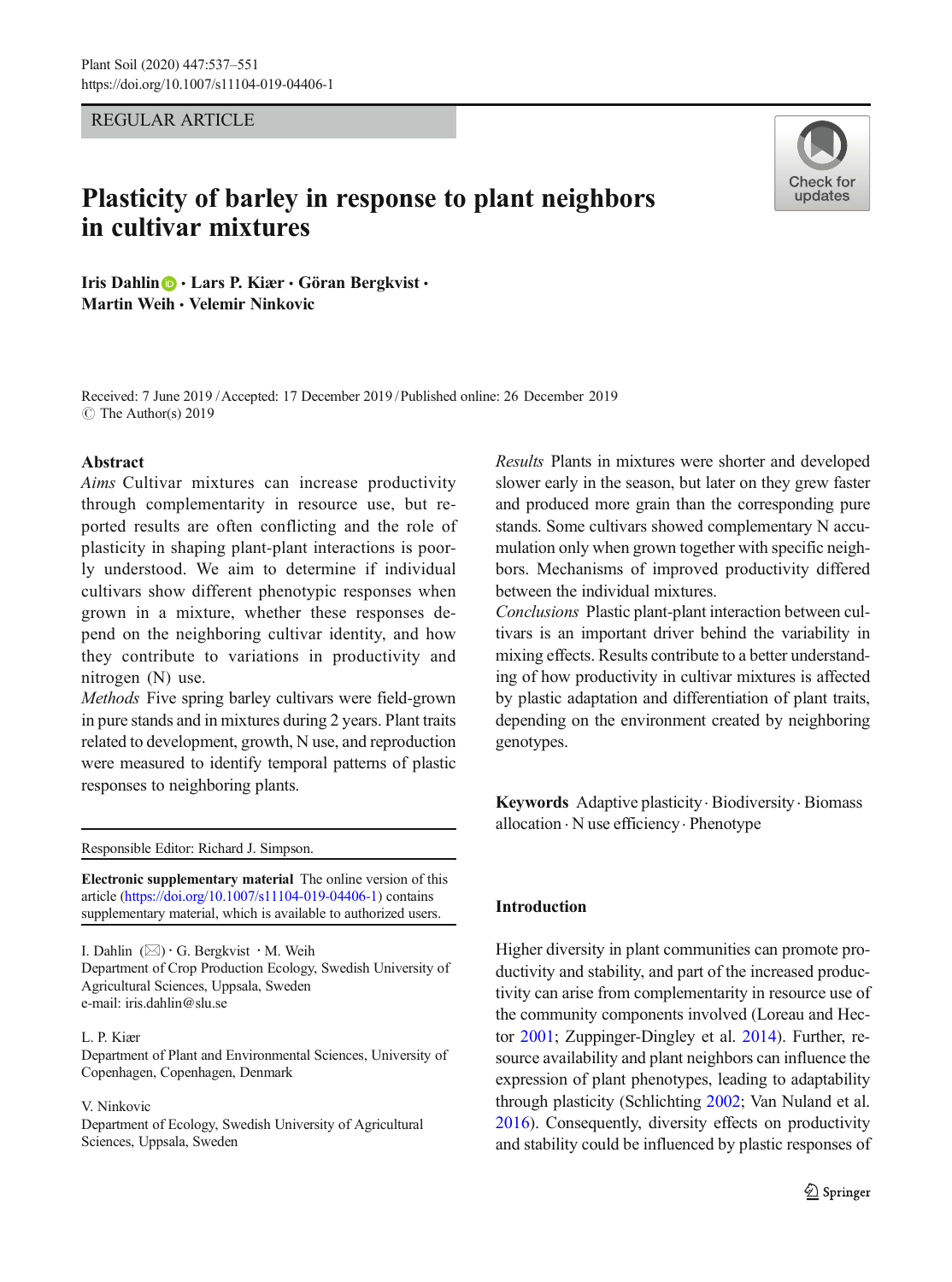the involved community components, a mechanism which so far is rarely explored.

In agriculture, genotypic diversity can promote vegetative and reproductive yield (Cook-Patton et al. [2011](#page-13-0); Reiss and Drinkwater [2018](#page-14-0)). However, reviews and meta-analyses have revealed substantial variability of this function in crop –stands containing mixtures of genotypes, which do not always show higher productivity than stands containing just one of the mixture's genotypes (Borg et al. [2018;](#page-13-0) Kiær et al. [2009;](#page-13-0) Reiss and Drinkwater [2018](#page-14-0)). Therefore, a better understanding of the processes underlying crop genotypic diversity on productivity is needed in order to (i) explain why some studies find positive effects whereas others do not, and (ii) enable predictive development of sustainable agricultural cropping systems based on genotype diversity.

Productive agriculture usually depends on large amounts of nitrogenous fertilizers, which are expensive and energy consuming, and their use is often associated with great environmental risks (e.g., leaching to groundwater and climate gas emissions) and decreased ecological sustainability in agriculture (Mulvaney et al. [2009\)](#page-14-0). An improvement of nitrogen (N) uptake and use efficiency of crop plants is thus of key importance for maintaining productivity and at the same time improving sustainability in agriculture. Though it is stated in many studies that productivity is improved in cultivar mixtures through complementarity, compensation or facilitation, it has not been examined in detail how N uptake and use efficiency is affected (e.g. Brooker et al. [2008;](#page-13-0) Creissen et al. [2013](#page-13-0)).

Functional traits are morphological, physiological and phenological aspects modulating plant performance via their effects on growth, survival and reproductive output (Violle et al. [2007](#page-14-0)). Most plant traits are generally considered to be plastic (Schlichting [2002](#page-14-0)), thereby allowing single genotypes to adapt to local environmental conditions by producing different phenotypes. Trait plasticity has been shown to increase (Cahill and McNickle [2011;](#page-13-0) Ninkovic et al. [2016;](#page-14-0) Novoplansky [2016](#page-14-0)) or decrease (Grenier et al. [2016\)](#page-13-0) individual fitness. In this study, we define plasticity as a genotypedependent characteristic, varying between crop cultivars and different environmental stimuli. In this case, the growth environment was changed through the choice of the neighboring cultivars. Many studies have investigated phenotypic plasticity in response to environmental factors and in response to plant neighbors of other species (reviewed by Gratani [2014](#page-13-0)). In spite of the altered environments present in cultivar mixtures compared to pure stands (e.g. light regimes in the altered canopies), very little is known about trait plasticity in cultivar mixtures and the extent to which this affects plant growth and development, and in turn cultivar interaction and mixture performance. Essah and Stoskopf [\(2002\)](#page-13-0) studied mixture performance of barley cultivars with different plant heights. They found a yield advantage compared with pure stands, but not in all combinations. Further, they did not measure if plants responded to mixing with plastic responses of functional plant traits, which could have explained why not all mixtures were more productive in their study. In this study, we assessed a wide range of plant traits of cultivars grown in mixtures and pure stands, covering plant growth, vigor, stretching, development, N uptake and use efficiency, and reproduction. Yet, understanding plastic responses that allow cultivars to reallocate biomass is fundamentally important for explaining diversity-productivity relationships and significant for designing sustainable and productive cropping systems.

The aim of this study was to determine if a specific cultivar shows different phenotypic responses in functional traits when grown with another cultivar in alternate rows and if this varies dependent on the component cultivars. We hypothesize that

- (i) biomass and grain production is promoted by mixtures (overall effect of mixing),
- (ii) traits of individual cultivars differ when grown in a mixture as compared to a pure stand (plastic trait response to mixing),
- (iii) plastic trait responses depend on the genotypic composition around the focal plant individual (neighborhood effect) and
- (iv) traits and properties of two cultivars become more similar when the plants are grown in a mixture (adaptive similarity).

## Materials and methods

To study plastic responses of functional traits in barley (Hordeum vulgare L.), we controlled barley diversity in two consecutive field experiments, in which cultivars were grown in plots of pure stands and in two-cultivar mixtures in alternate rows. This made it possible to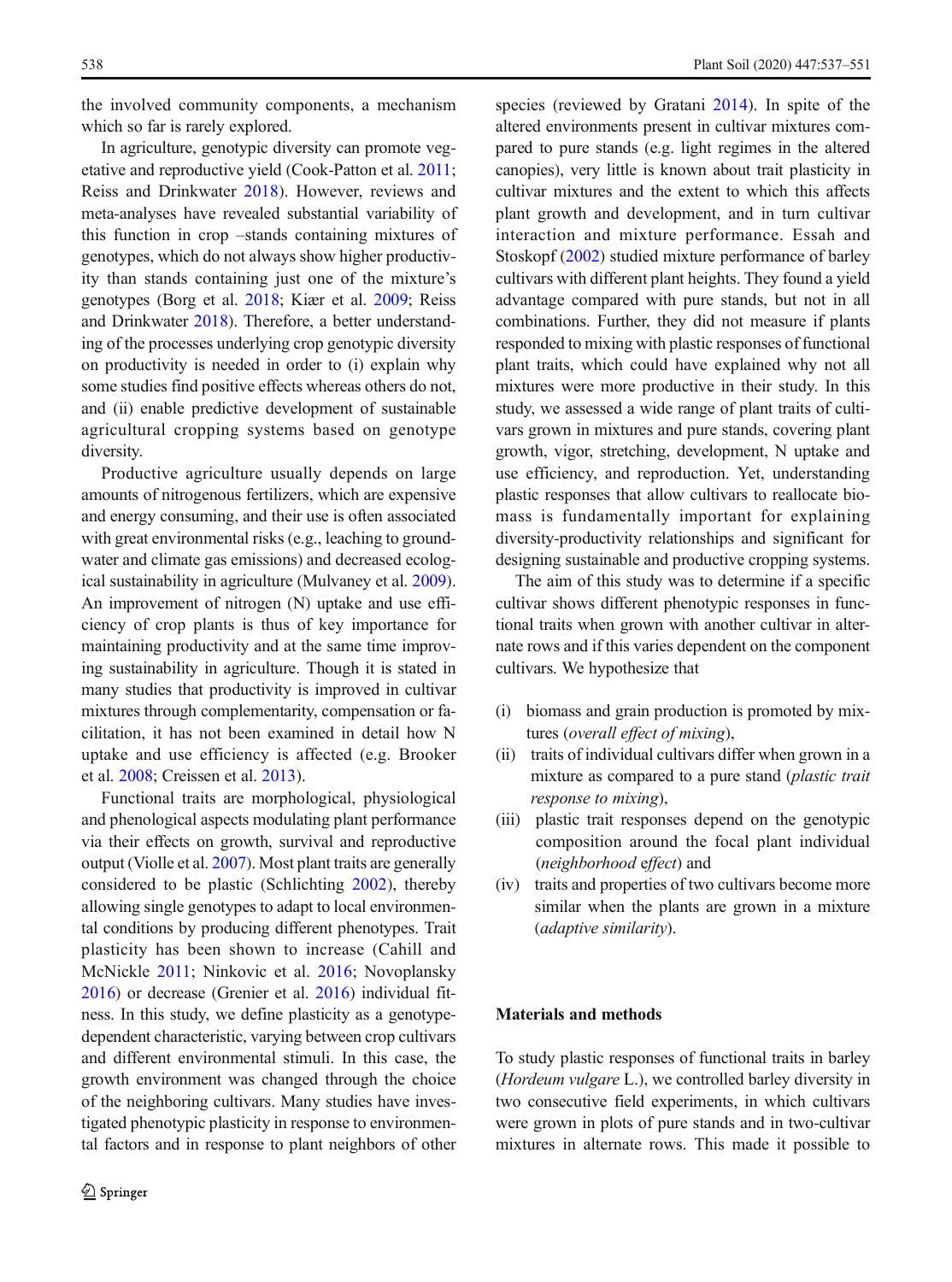evaluate individual plant traits at the cultivar level rather than stand level, and assess their interactions with neighboring cultivars. With the idea in mind that phenotypic responses to neighboring plants are dynamic, several plant traits were measured at different occasions to identify developmental plasticity of barley plants in response to plant neighborhood.

#### Field experiments

Two field trials were conducted in Central-Eastern Sweden at the Lövsta field research station (59°52'N, 17°48′ E) of the Swedish University of Agricultural Sciences in 2015 and 2016. Soil type at the field site is stiff clay with 50% clay and 5% humus content. The topsoil (0–30 cm) had a pH of 5.8 with P-Al of 5.6 mg 100  $g^{-1}$  and K-Al of 32 mg 100  $g^{-1}$ , and the subsoil (30–60 cm) had a pH of 4.7, with P-Al of 2.2 mg 100  $g^{-1}$  and K-Al of 25 mg  $100 \text{ g}^{-1}$  soil (data from 2019). The five spring barley cultivars Salome, Fairytale, Rosalina, Anakin and Luhkas (Table 1) were grown in pure stands and in two-cultivar combinations with a ratio of 50:50. The cultivar Salome was included as a component in all mixtures because it is known to induce plant responses in other cultivars (Dahlin et al. [2018\)](#page-13-0). The fields were sown in the beginning of May with a total number of 400 seeds  $m^{-2}$  and a row spacing of 12.5 cm without fertilizer applications. We do not usually fertilize our field trials before sowing, because plant-plant interactions can disappear at saturation of plant nutrients. This did not affect the general growth of the plants as the yield of this experimental setting is comparable with 'actual' yields in this region. The experiments were conducted in the same area but with a displacement between the years of about 300 m. Each of the nine treatment plots  $(3 \times 9 \text{ m})$  represented a replicate and the plots were placed in a randomized complete block

Table 1 Spring barley cultivars used in this study

design with six blocks, having a distance of 1 m between plots. The corridors between the plots were unsown and regularly weeded by hand. Average temperature, precipitation and wind speed were measured by the LantMet weather station located approximately 1 km from the experiment. The average daily temperature during the growing season (22nd May to 10th September in 2015 and 12th May to 30th August in 2016) was 14.7 °C in 2015 and 15.2 °C in 2016. Precipitation sum during the growing season was 414 mm in 2015 and 262 mm in 2016 and the mean wind speed was around 1.5 m s<sup> $-1$ </sup> in both years.

#### Acquisition of trait data

A wide range of plant traits was assessed in each plot, covering plant development, growth and vigor, stretching, N uptake and use efficiency, and reproduction. To avoid edge effects, no plants were assessed in the outer 0.5 m of the plots. We used the BBCH scale in the determination of development stages (Lancashire et al. [1991\)](#page-13-0) to describe the phenological development of the crop, in which BBCH 0–09 indicate germination, BBCH 10–19 leaf development, BBCH 20–29 tillering, BBCH 30–39 stem elongation, BBCH 41–49 booting, BBCH 51–59 heading, BBCH 61–69 flowering, BBCH 71–77 fruit development, BBCH 83–89 ripening and BBCH 92– 99 senescence. The number of shoots per plant was estimated along two representative meter transects following the rows in each plot by counting the number of plants before the onset of tillering, the number of shoots during stem elongation and dividing the number of shoots with the number of plants. As a measure of plant development, the growth stage of each of five randomly chosen plants per cultivar per plot was determined 13 July 2015 (52 days after

| <b>Breeder</b>              | Pedigree                      | Type   | Maturity (d) | Yield index <sup>a</sup> | Plant height $(cm)b$ |
|-----------------------------|-------------------------------|--------|--------------|--------------------------|----------------------|
| Sejet Plant Breeding, DK    | Tumbler x Respons             | Fodder | 110          | 103                      | 70                   |
| Sejet Plant Breeding, DK    | Colston x (Recept x Power)    | Fodder | 110          | 101                      | 71                   |
| R.A.G.T. Seeds Ltd., UK     | Annabell x Prestige           | Fodder | 108          | 101                      | 68                   |
| Sejet Plant Breeding, DK    | Beatrix x Eskobar             | Malt   | 109          | 99                       | 68                   |
| Nordsaat Saatzucht GmbH, DE | Auriga x (Publican x Beatrix) | Malt   | 109          | 104                      | 64                   |
|                             |                               |        |              |                          |                      |

<sup>a</sup> Percentage relative to a reference mixture of cv. Prestige, Justina, Orthega and Gustav

<sup>b</sup> Multi-year average (Larsson et al. [2013](#page-14-0))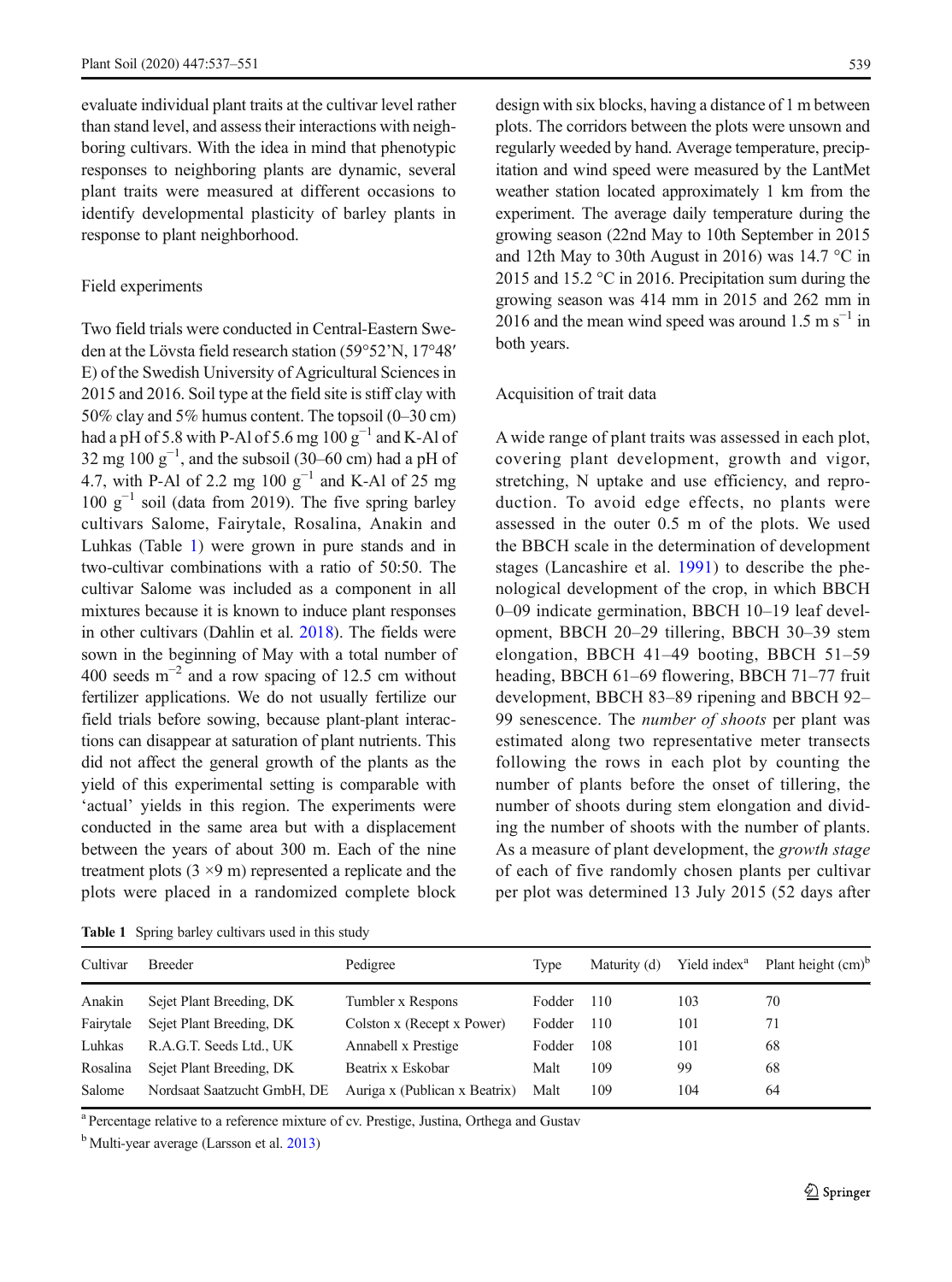sowing) and 28 June 2016 (47 days after sowing). In addition, the average growth stage across treatments was recorded on the day of all other trait assessments. The leaf chlorophyll content was assessed in five randomly selected plants per cultivar per plot. Three leaves (the first to the third leaf measured downwards) of each plant were measured, using a SPAD-502 chlorophyll meter (Konica Minolta sensing inc, Japan). This was done at flowering (BBCH 61) in 2015 and at emergence of the flag leaf (BBCH 40) in 2016. The selected plants were then cut at soil surface, and the three leaves were detached and scanned individually, using a flatbed scanner (EPSON Perfection 4900 3.4, Regent Instruments, Quebec, Canada). Leaf area was then quantified, using Win-RHIZO Pro V 2007 software (Regent Instruments, Quebec, Canada). Those leaves were also weighed, after drying at 70 °C for 24 h and the specific leaf area was calculated. Biomass production was assessed by destructive sampling of ten randomly chosen plants per cultivar per plot at three time points: when first tiller was visible (BBCH 21), at early flowering (BBCH 61) and at maturity (BBCH 87). Plant material was dried at 70 °C for 24 h before measuring the dry weight. The plant height was measured manually from the soil surface to the end of the upper leaf sheath (Pérez-Harguindeguy et al. [2013](#page-14-0)) on ten randomly chosen plants per cultivar per plot. This was done at advanced tillering (BBCH 24, at this time point it was the leaf length measured), booting (BBCH 47) and early flowering (BBCH 61) in 2015, as well as at jointing (BBCH 31) and emergence of the flag leaf (BBCH 40) in 2016. The number and height of nodes of these plants were also recorded. N content and grain mass were assessed on plants along the above mentioned transects which were harvested by cutting at soil surface at maturity (BBCH 87). Following oven drying at 70 °C for 24 h, the green biomass at BBCH 21 and BBCH 61 was ground with a ball mill (MM 400, Retsch, Haan, Germany) and the N concentrations were analyzed by Near Infrared Transmittance (Infratec™ 1241 Grain Analyser, FOSS, Hillerød, Denmark). Barley heads were threshed, using a stationary research thresher/blower (Siemens-Schuckert, Germany) and estimates of grain mass and N content in the grains were recorded, using the same method for N content in the grains as for leaf N content. As plants were harvested along marked transects, where previously

no destructive harvests were conducted, the final grain yield and biomass was not impacted by previous assessments. The time points of measurements and samplings differed for the 2 years due to divergent growth rates of plants caused by different weather conditions. Mean values of plant traits are given in Online Resource 1.

## Calculations

To quantify the speed of plant growth, relative growth rate (RGR,  $d^{-1}$ ) was calculated as the increase in aboveground biomass per day, using the following equation (Hoffmann and Poorter [2002\)](#page-13-0):

$$
RGR = \frac{(\ln W_2 - \ln W_1)}{(t_2 - t_1)}
$$
\n(1)

where  $W_1$  and  $W_2$  are mean aboveground plant dry weights at times  $t_1$  and  $t_2$ , respectively. The RGR was also quantified for the growth of plant height, and referred to as relative stretching rate. Late stretching rate was calculated as the increase in the growth of plant height between 52 and 68 days after sowing in 2015.

The specific leaf area (SLA,  $m^2 g^{-1}$ ), used to estimate a component of leaf biomass allocation, was calculated as the leaf area per leaf weight (Vile et al. [2005](#page-14-0)):

$$
SLA = \frac{leaf \text{ area } m^2}{leaf \text{ weight } g}
$$
 (2)

The plant N uptake and use efficiency was assessed using a plant-based approach developed by Weih et al. [\(2011\)](#page-14-0), with terminology modified by Weih et al. [\(2018\)](#page-14-0). Accordingly, overall plant N accumulation efficiency (NAE) is the N amount in the produced grain per unit N amount in the sown grains (g  $g^{-1}$ ), broken down into three components as shown in eq. 3.

$$
NAE = U_N \cdot E_{N,y} \cdot C_{N,g} \tag{3}
$$

where the mean N uptake efficiency ( $U_N$ ; g g<sup>-1</sup>) is obtained as the mean N amount per plant during the growth period per N amount in the seed grain. The grain-specific N efficiency ( $E_{N,y}$ ; g g<sup>-1</sup>) is obtained as the biomass of harvested grain divided by the mean N amount per plant accumulated during the growth period, which reflects the grains produced at final harvest per mean plant N content (or N productivity). The grain N concentration at final harvest  $(C_{N,g};g\,g^{-1})$  is obtained as the N carry-over from the whole plant to the grains (the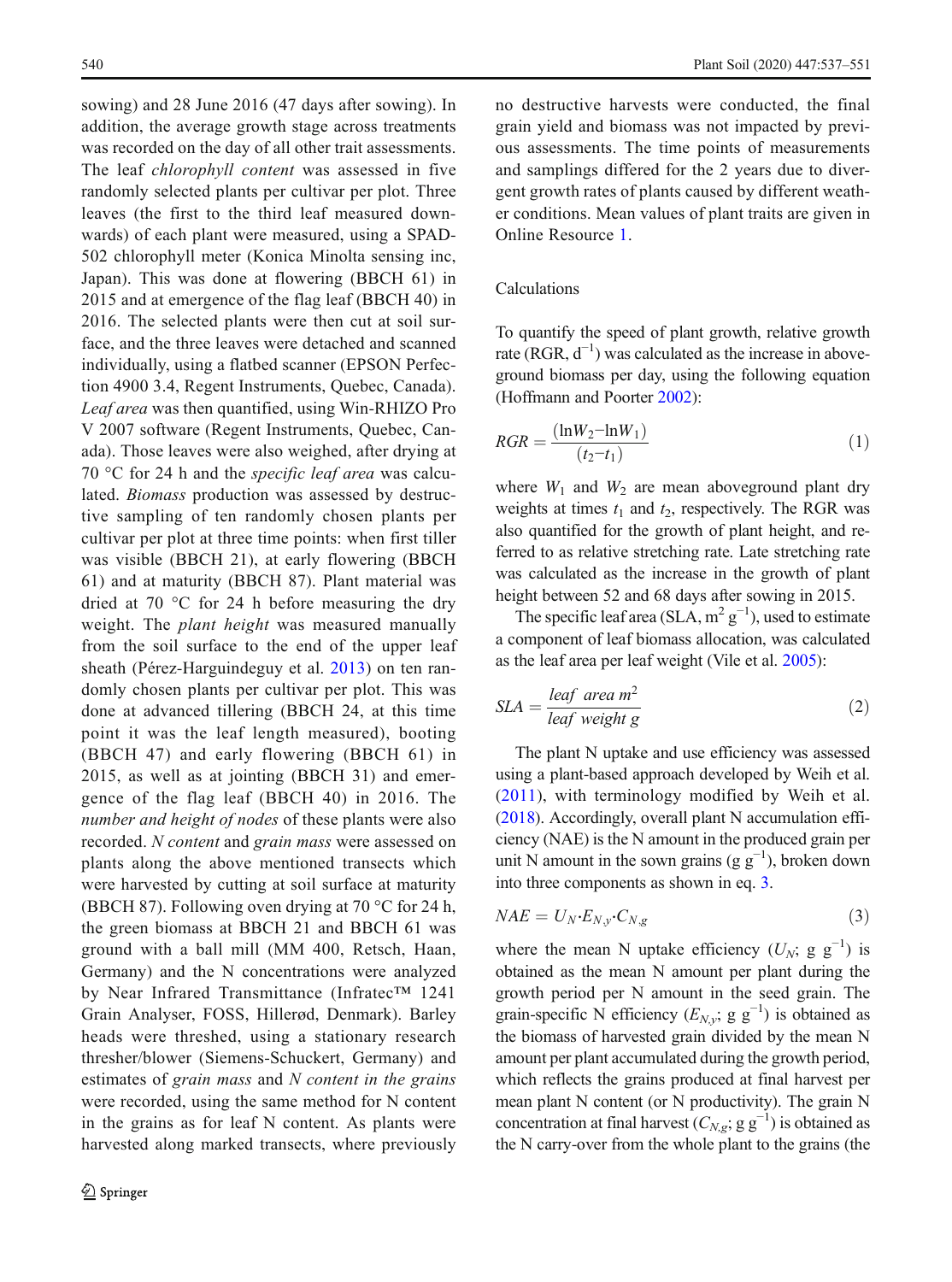grain N allocation divided by the grain biomass allocation at final harvest) (Weih et al. [2011\)](#page-14-0).

Differences in the final dry matter partition (harvest index, HI) were calculated as the ratio of harvested grain biomass to total aboveground biomass (Gifford et al. [1984](#page-13-0)):

$$
HI = \frac{grain \ yield}{biomass \ yield}
$$
 (4)

#### Statistical analysis

Mixed linear models were employed for most statistical analyses, using the nlme package in  $R$  (Pinheiro et al. [2014](#page-14-0)). With the study focus being plant response rather than crop performance, the genotype-within-plot was set as the experimental unit. Thus, when multiple plants were subsampled within a plot, they were considered as randomly selected representatives of any plant growing in the stand. Field observations and initial statistical tests identified non-linear soil gradients in each field trial, significantly affecting most traits measured. These gradients in plant growth (over a range of characteristics) were identified in both years, possibly being soil legacy effects. Spatial variability can be identified in many field trials. While a proportion of this variability is typically accounted for by the pre-hoc experimental design and subsequent statistical analysis as inter-block variability (as was also done in this study), substantial spatial variability may still remain unaccounted for, which may lead to erroneous conclusions (Singh et al. [2003](#page-14-0)). Once identified, such soil gradients can be incorporated in a quantitative manner in post-hoc spatial modeling, which is a useful way to account for more of the actual variation in growth conditions and thus increasing the accuracy of estimated genetic effects – whether or not being attributed to particular soil factors (Hu and Spilke [2009](#page-13-0)). In 2015, the soil gradient followed a third order polynomial, whereas in 2016, the gradient followed a second order polynomial. For this reason, year-specific analyses were conducted for each trait, including position variables in models of the general form

trait value∼X + c1 + c2 + c3 +  $(gtplot)$  +  $\varepsilon$ 

where c1, c2 and c3 denote first, second and third polynomial orders of position in the field (c3 used in 2015 only), *gtplot* denotes the random effect of

'individuals of each genotype in a plot', and  $\varepsilon$  denotes the residual error. The main term X varied among models, depending on the plastic response to mixing being tested. For each plant functional trait, overall response to mixing was evaluated by setting *diversity* level as the main factor, thus testing for differences in trait values of plants (of any genotype) grown in mixtures and pure stands, respectively (i.e. plastic response to mixing). Cultivar differences in plastic response to mixing were evaluated by using cultivar, diversity level and their interaction as three main factors and testing for an interaction effect. The effect of cultivar pair (mixture) on plastic response was evaluated by using mixture identity, diversity level and their interaction as three main factors and testing for an interaction effect. Neighborhood effect was evaluated by testing for this interaction effect on Salome only, being grown in mixture with each of the other four cultivars (*adaptive similarity*).

We tested whether the measured traits of cultivars became more similar when they grew together in a mixture, as compared to each one growing in a pure stand. As a measure of such adaptive similarity, we calculated the absolute difference in trait values of two cultivars. This was done using pure stand ( $\Delta$ ) pure') and mixture values ( $\Delta$  mix'), respectively. For each trait and for the overall average, the 'deltas' in pure stands and mixtures were compared, using one-way ANOVA.

Overall plastic responses across multiple trait variables were evaluated, using the permutational multivariate analysis of variance through distance matrices included in the vegan package in R (Oksanen et al. [2018](#page-14-0)). This allows for differences in direction and intensity of trait responses to mixing, through the use of pairwise (Euclidean) distances rather than the original trait values. Analyses were made for all traits combined (full dataset) and for each of a number of trait groups, comprising traits related to height/stretching (plant height, number of internodes, internode height and height per biomass), growth and vigor (number of shoots, leaf area, SLA, SPAD and biomass), N uptake and use (leaf N content, grain N concentrations, N uptake efficiency, yieldspecific N efficiency and NAE) and reproduction/yield (grain mass and harvest index), respectively. For each trait group, we tested for general effects of mixing, cultivar genotype, and their interaction. Test results from the full model were reported when the interaction was significant, or else the results from the model with main terms only.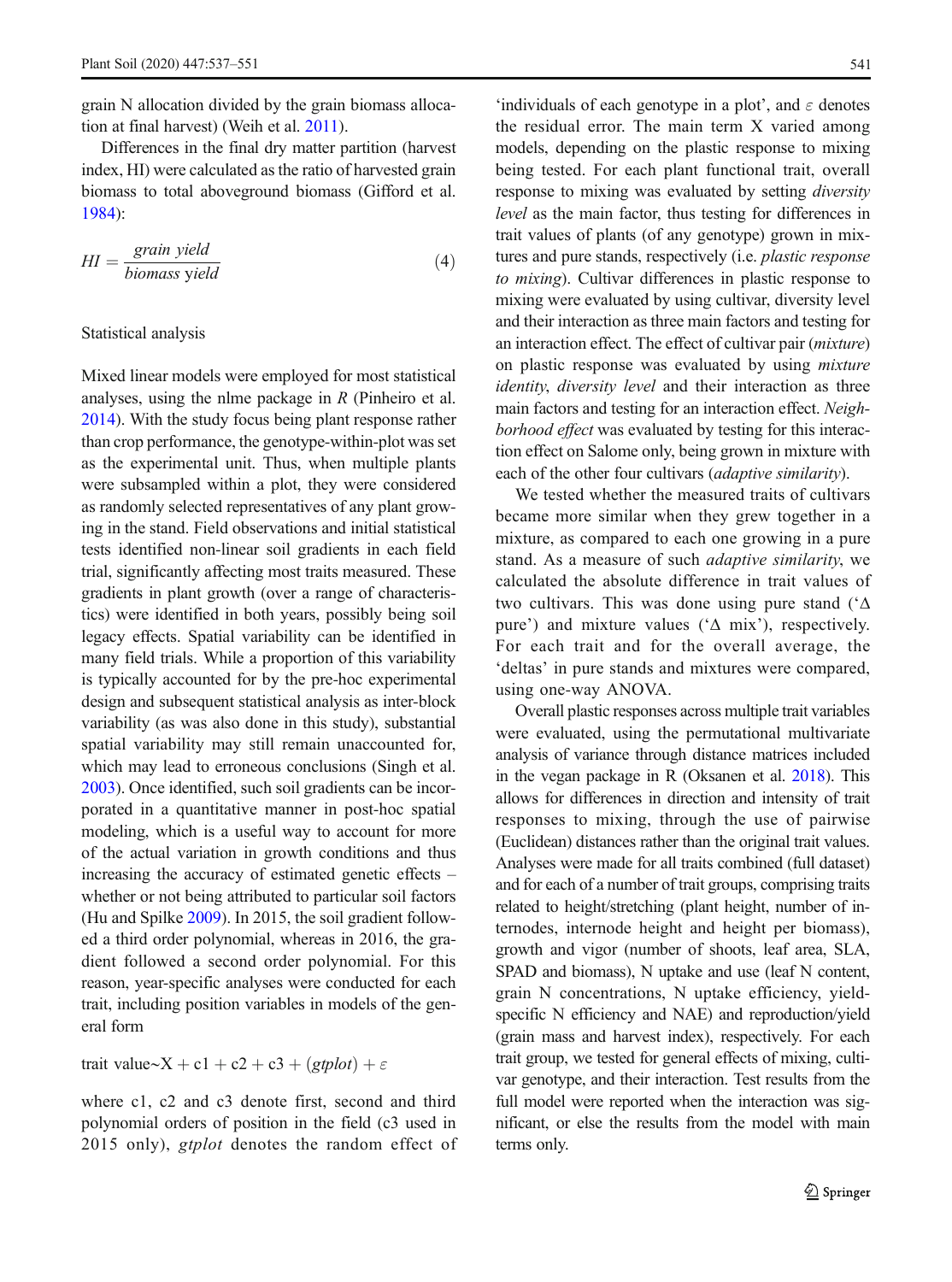Prior to all analyses, normality and homoscedasticity were determined for each trait by plotting the observed values against their residuals, and third-root or natural logarithm transformations were used to normalize variables with skewed distribution. Each trait was analyzed at each measured time point (trial year and days after sowing).

## **Results**

#### Overall effect of mixing

Mixing generally promoted final biomass and grain production of cultivars (but not significantly in 2015; Table [2](#page-6-0)). Cultivar mixtures had lower HI and N concentrations in the leaves in 2015, and produced more biomass in 2016, reaching heavier grain mass compared with pure stands. Plants in mixtures *developed* more slowly in both years and were shorter relative to pure stands early in the season (Fig. [1a, b](#page-7-0) and [d\)](#page-7-0). However, they had a more rapid *relative stretching rate* later in the growing season, ultimately reaching approximately the same height as plants in pure stands (Fig. [1c, e](#page-7-0)). The  $N$ uptake and use efficiency traits of mixtures and pure stands were not significantly different in any year, and the same was true for all leaf traits.

#### Plastic responses to mixing

Compared to the cultivars grown in pure stands, each of the five cultivars exhibited different trait responses when grown in mixtures in 2015 (Table [3\)](#page-8-0). Salome responded to mixing with a slower development of growth stages. The most pronounced difference in plant development between cultivars in mixtures and pure stands was found for Salome, which, at the same time, was at BBCH 31 when grown together with Anakin, at BBCH 32 when grown together with Fairytale and Luhkas, and BBCH 41 when grown with Rosalina, while Salome grown in pure stands was already at BBCH 49. Fairytale and Anakin responded to mixing with *shorter plant heights* early in the season. Later in the season, Salome, Fairytale and Luhkas responded to mixing with a faster relative stretching rate. Anakin and Salome responded with lower *grain mass* relative to biomass (harvest index, HI).

Mixture-specific trait responses were observed in 2015 (Table [4](#page-9-0)). Salome developed slower when grown with Anakin than when grown alone (evaluated as BBCH at 13 July). Salome grown together with Rosalina had a higher relative growth rate, RGR (between 24 and 110 days after sowing) and a higher final biomass production (Table [4\)](#page-9-0). Fairytale responded to mixing by exhibiting a shorter plant height and higher late stretching rate. Anakin responded with a shorter plant height and a lower HI when grown together with Salome. In 2016, no mixture-specific cultivar responses were found, although all pair-wise mixtures varied significantly from one another.

#### Neighborhood effects

Plastic responses depended on the neighborhood of the focal plants. This response was seen in the number of shoots, RGR, specific leaf area (SLA), biomass, grain mass, and N accumulation efficiency (NAE) in 2015 (Table [5](#page-10-0)). For example, Salome had a higher NAE and vegetative biomass when grown with Rosalina than when growing with either of Fairytale, Anakin or Luhkas and produced more grain mass than when grown with Fairytale and Anakin (Fig. [2\)](#page-10-0) in 2015. Finally, Salome had a more rapid relative stretching rate (between 40 and 52 days after sowing) when grown with Luhkas than when grown with Fairytale. In 2016, no neighbor effects were observed, except for Salome, which exhibited a higher *chlorophyll content* in the first upper leaf when grown with Rosalina than when grown with Anakin.

#### Adaptive similarity

Plants grown in mixtures generally exhibited greater similarity in resource acquisition traits than plants grown in pure stands (Table [6\)](#page-11-0). For Salome and Luhkas mixed, such adaptive similarity was marked for plant height and relative stretching rate in 2015. Salome and Anakin were more similar in early relative stretching rate and NAE when they grew together in a mixture. In 2016, Salome and Anakin had a high adaptive similarity of N content in their grains and yield-specific N efficien $cy$  (Table [6\)](#page-11-0). No adaptive similarity effects were found in the Salome-Fairytale and Salome-Rosalina mixtures. The overall trait difference in 2015 was smallest for the mixture Salome-Rosalina ( $\triangle$  pure/ $\triangle$  mix = 0.6) - indicating that they became most similar compared to growth in their respective pure stands, whereas Salome-Luhkas mixtures had the highest overall trait differences ( $\Delta$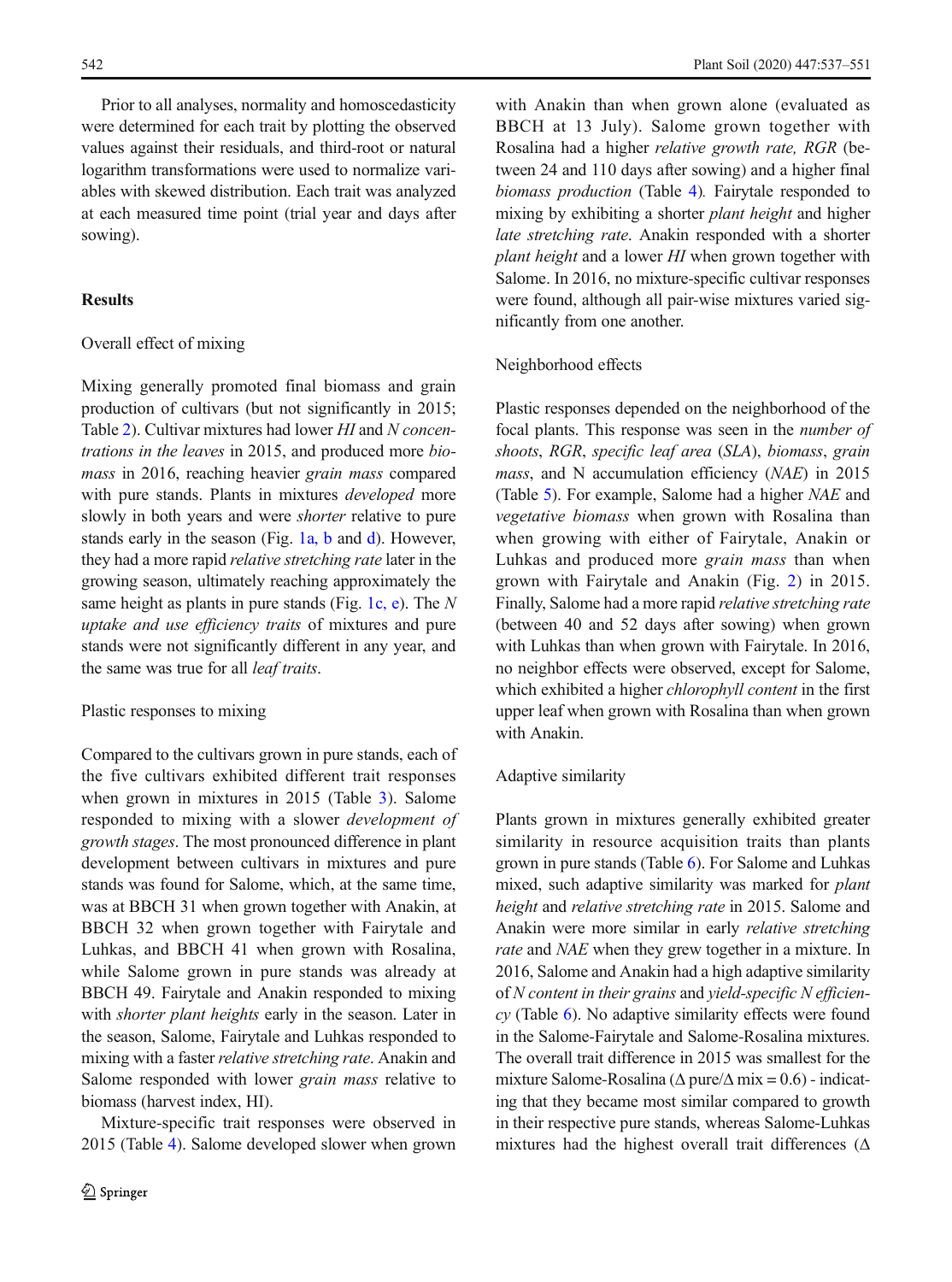<span id="page-6-0"></span>Table 2 Tests of the overall effect of mixing on plant functional traits, i.e. the plastic change of spring barley plants in response to growing in a mixture, and the proportional change (prop) as the percentage change from performance in pure stands

|                                                                   | 2015   |             |               | 2016                     |           |                          |  |
|-------------------------------------------------------------------|--------|-------------|---------------|--------------------------|-----------|--------------------------|--|
| Plant trait                                                       | df     | $\mathbf F$ | Change $(\%)$ | df                       | F         | Change (%)               |  |
| Growth stage <sup>\$</sup>                                        | 72     | $14.1***$   | $-6.9$        | 76                       | 30.9***   | $-3.0$                   |  |
| No. of shoots <sup>‡</sup> plant <sup>-1</sup>                    | 71     | 0.1         | $-0.8$        | 73                       | 1.7       | 3.7                      |  |
| ${\rm RGR}^{\dagger \in}$ ${\rm d}^{-1}$                          | 74     | 2.8         | 4.0           | 75                       | 2.2       | 3.5                      |  |
| SLA# $\text{cm}^2$ $\text{g}^{-1}$                                | 71     | 0.04        | 1.0           | $\overline{\phantom{0}}$ |           | $\overline{\phantom{0}}$ |  |
| SPAD flag leaf <sup>#</sup> leaf <sup>-1</sup>                    | 71     | 0.001       | 0.3           | 75                       | 0.007     | 0.2                      |  |
| SPAD 2nd leaf <sup>#</sup> leaf <sup>-1</sup>                     | 71     | 1.2         | 2.9           | 75                       | 0.8       | 1.7                      |  |
| Biomass <sup>†</sup> g plant <sup>-1</sup>                        | 71     | 2.6         | $-10.6$       | 75                       | 1.0       | 6.4                      |  |
| Biomass <sup>#</sup> g plant <sup>-1</sup>                        | 71     | 0.001       | 2.9           | 75                       | 2.0       | 2.6                      |  |
| Biomass <sup><math>\epsilon</math></sup> g plant <sup>-1</sup>    | 71     | 0.5         | 12.5          | 73                       | $9.5***$  | 14.7                     |  |
| Height" cm                                                        | 72     | 22.9***     | $-31.6$       | 75                       | $13.1***$ | $-11.1$                  |  |
| Height <sup>§</sup> cm                                            | $72\,$ | 27.5***     | $-24.5$       | 73                       | 0.2       | $-0.7$                   |  |
| Height <sup>#</sup> cm                                            | 71     | 3.3         | $-2.8$        | $\overline{\phantom{0}}$ |           | $\overline{\phantom{0}}$ |  |
| Fourth internode# cm                                              | 72     | $6.8*$      | $-23.3$       | 70                       | 0.5       | $-5.7$                   |  |
| Stretching rate <sup>!!\$</sup> $d^{-1}$                          | 72     | 0.1         | $-0.7$        | 75                       | 15.4***   | 14.5                     |  |
| Stretching rate"# $d^{-1}$                                        | 72     | 21.4***     | 11.3          |                          |           |                          |  |
| Stretching rate <sup>\$#</sup> $d^{-1}$                           | 74     | 33.0***     | 97.1          | $\overline{\phantom{0}}$ |           | $\overline{\phantom{0}}$ |  |
| N conc. leaves <sup>†</sup> g plant <sup>-1</sup>                 | $72\,$ | $5.1*$      | $-21.6$       | 71                       | 0.7       | $-9.6$                   |  |
| N conc. leaves <sup>#</sup> g plant <sup>-1</sup>                 | 71     | 1.1         | 57.4          | 71                       | 0.3       | 0.6                      |  |
| N conc. grains $\epsilon$ g plant <sup>-1</sup>                   | 71     | 1.5         | $-3.2$        | 75                       | 0.4       | $-4.2$                   |  |
| N acc eff (NAE) $\epsilon$                                        | 71     | 0.2         | 1.4           | 71                       | 0.1       | 5.9                      |  |
| N uptake eff $(U_N)^6$                                            | 71     | 0.7         | 37.4          | 71                       | 0.1       | 1.9                      |  |
| Yield-specific N eff $(E_N, Y)$ <sup><math>\epsilon</math></sup>  | 72     | 1.1         | $-6.2$        | 71                       | 0.03      | $-2.5$                   |  |
| Harvest index $\epsilon$                                          | 74     | $10.3**$    | $-5.0$        | 75                       | 2.3       | $-2.6$                   |  |
| Grain mass <sup><math>\epsilon</math></sup> g plant <sup>-1</sup> | 71     | 0.05        | 3.0           | 73                       | $7.5***$  | 10.6                     |  |

<sup>†</sup> 24 days after sowing (das); <sup>‡</sup> 38 das; <sup>‼</sup> 40 das; <sup>\$</sup> 52 das; <sup>#</sup> 68 das; <sup>€</sup> 110 das. \* *P* < 0.05; \*\* *P* < 0.01; \*\*\* *P* < 0.001

pure/ $\Delta$  mix = 2.2). In 2016, the highest adaptive similarity was found for Salome-Luhkas (0.3) followed by Salome-Rosalina and Salome-Anakin (both 1.8) and Salome-Fairytale (2.2).

#### Plastic responses of trait groups

The effect of growing in a mixture was significant for groups of traits related to height in 2015 and reproductive biomass in 2016 (Table [7](#page-11-0)). In 2015, plastic responses of cultivars were found for groups of traits related to plant height, growth, N use, reproductive biomass, and across all traits. In 2016, this was true for the groups of traits related to growth, N use and reproductive biomass. Plastic responses of cultivars grown in a mixture were found for N use traits in 2016. Across both years, plastic responses of cultivars were found for groups of traits related to N use and reproductive biomass.

## Discussion

#### Plastic responses to mixing

We hypothesized that traits of individual cultivars tend to differ when plants are grown in a cultivar mixture as compared to a pure stand. We found that mixtures of barley cultivars developed slower early in the season relative to cultivars in pure stands. If plants in mixtures stay longer in the juvenile vegetative phase, they have more time for leaf- and spikelet primordia growth,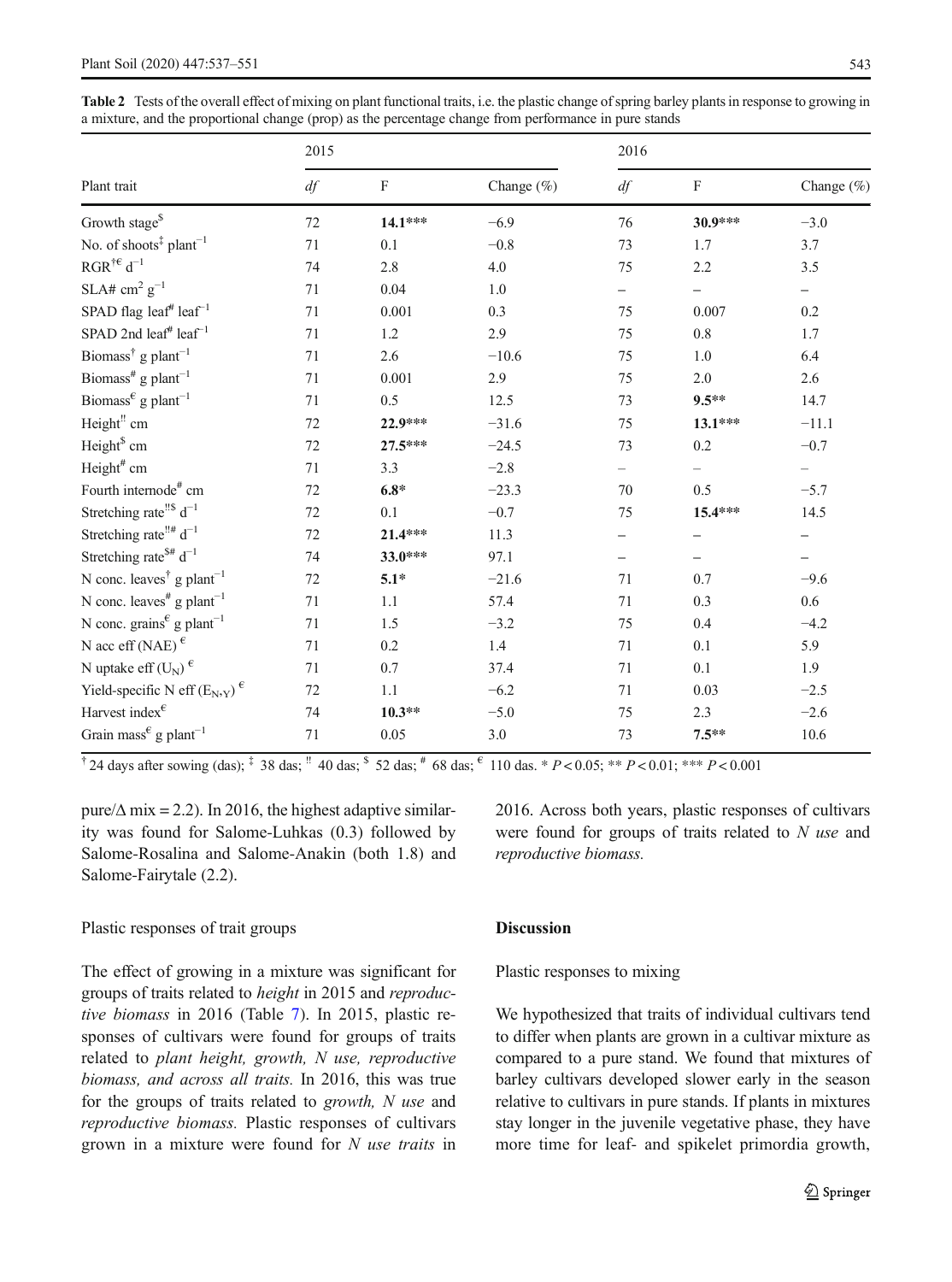<span id="page-7-0"></span>





Fig. 1 Plant height (cm) of cultivars grown in mixtures in all tested combinations (white bars) and in pure stands (grey bars), measured 40 (a), 52 (b) and 68 (c) days after sowing in 2015 and

47 (d) and 57 (e) days after sowing in 2016. Error bars indicate the sample standard errors and asterisks the significance of difference  $(*\overrightarrow{P}$  < 0.05; \*\*  $\overrightarrow{P}$  < 0.01)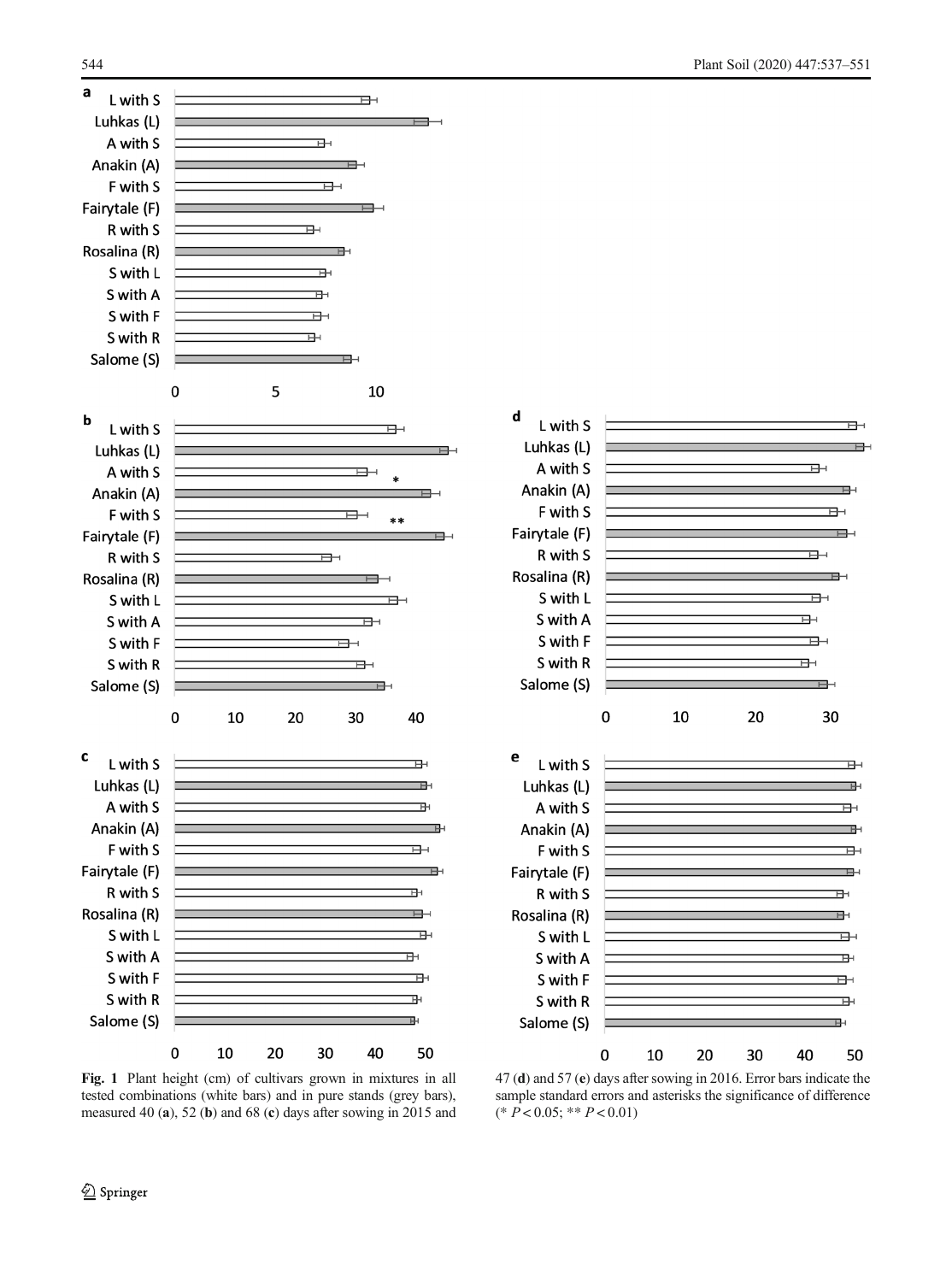<span id="page-8-0"></span>Table 3 To test for a general plastic response to mixing, we evaluated changes in the functional traits of each cultivar when grown in pairwise cultivar mixtures (with Salome evaluated across four mixtures with each of Anakin, Fairytale, Luhkas and Rosalina), as compared to their pure stands. Only significant trait

responses are shown. For each plant trait, overall plastic response to mixing was evaluated by setting diversity level as the main factor, testing for differences in trait values between a genotype grown in mixtures and in pure stand (estimates are shown in the columns under each cultivar)

| Plant trait                              | df | F   | Anakin   | Fairytale | Luhkas   | Rosalina | Salome   |
|------------------------------------------|----|-----|----------|-----------|----------|----------|----------|
| 2015                                     |    |     |          |           |          |          |          |
| Growth stage <sup>\$</sup>               | 64 | 0.7 | $-2.1$   | $-2.0$    | $-2.7$   | $-1.3$   | $-5.4*$  |
| Height <sup><math>\delta</math></sup> cm | 64 | 1.4 | $-0.4*$  | $-0.5***$ | $-0.2$   | $-0.3$   | $-0.1$   |
| Fourth internode <sup>#</sup> cm         | 64 | 2.5 | $-1.9**$ | $-0.3$    | 0.2      | $-0.9$   | 0.004    |
| Stretching rate <sup>!!#</sup> $d^{-1}$  | 64 | 0.3 | 0.005    | 0.004     | 0.008    | 0.006    | $0.008*$ |
| Stretching rate <sup>\$#</sup> $d^{-1}$  | 66 | 2.1 | 0.07     | $0.1***$  | $0.09**$ | 0.06     | 0.02     |
| Harvest index $\epsilon$                 | 66 | 0.3 | $-0.04*$ | $-0.03$   | $-0.02$  | $-0.02$  | $-0.03*$ |

<sup>!!</sup> 40 days after sowing (das);  $\frac{1}{2}$  52 das;  $\frac{1}{2}$  68 das;  $\frac{1}{2}$  110 das.  $P < 0.05$ ;  $\frac{1}{2}$   $\frac{1}{2}$   $\frac{1}{2}$   $\frac{1}{2}$   $\frac{1}{2}$   $\frac{1}{2}$   $\frac{1}{2}$   $\frac{1}{2}$   $\frac{1}{2}$   $\frac{1}{2}$   $\frac{1}{2}$   $\frac{1}{2}$   $\$ 

which might partly explain the increased productivity often seen in mixtures. The transition from the vegetative to the reproductive phase is regulated in part by environmental cues (Bäurle and Dean [2006](#page-13-0)). The altered environment in mixtures in terms of canopy structure could be one reason for a delayed transition. Plants grown in mixtures had a faster relative stretching rate later in the season relative to pure stands, reaching the same final height as plants in pure stand. In fact, height was the most plastic trait in these experiments, and significant changes in plant height were observed already at tillering. Luhkas, a fast-growing cultivar, was 23% shorter in the beginning of the season when grown with Salome than when grown in pure stands. This suggests a greater competition for light in the pure stand of Luhkas. In contrast, together with the shorter neighbor Salome, Luhkas did not have a strong competitor for light and did not need to invest in elongation. This proposed shade avoidance mechanism suggests that the short Salome would grow taller when grown with Luhkas in order to reach light, but instead, Salome grown with Luhkas was initially 14% shorter than a pure stand of Salome alone, and later increased its relative stretching rate to reach the same height as Luhkas by the time of the last measurement. The results suggest that plants in cultivar mixtures invest less in shoots early in the season, possibly because they invest more into roots during this period to get sufficient resources for later accelerated growth in size. Previous reports showed that plant early response to the presence of neighboring plants can result in altered biomass allocation to roots (Falik et al. [2006](#page-13-0); Ninkovic [2003](#page-14-0)). Faster

establishment of roots into new nutrient patches can facilitate higher nutrient uptake and competitive ability relative to slower, less proliferating cultivars (Rajaniemi [2007](#page-14-0)); but the relevance of these mechanisms for the specific mixtures compared here needs to be explored in further studies. We found plastic changes in development, plant height and relative stretching rates (especially in the upper section of the stem) affected productivity positively, supporting our first hypothesis. We compared plant growth in mixtures with that in pure stands using a replacement design, which means that any response of plants of a given cultivar is therefore due to the reduced density ("removed") of neighboring individuals of the same cultivar, as much as it is the result of individuals of the other "added" cultivar. This design is a consequence of keeping the seeding rate identical and ensures that any observed changes in plant traits are considered due to changes in the (new) neighbor traits, and not to changes in density.

## Neighborhood effects

We hypothesized that the plastic responses of plants grown in a mixture depend on the genotypic neighborhood. This was tested by comparing the responses of Salome grown with all other cultivars separately. We found that plant traits associated with resource acquisition, growth and fecundity changed in response to neighbor cultivar, including RGR, SLA, grain mass, vegetative biomass, and NAE. Salome, for example, responded with increased NAE when grown with Rosalina, but not when grown with the other cultivars,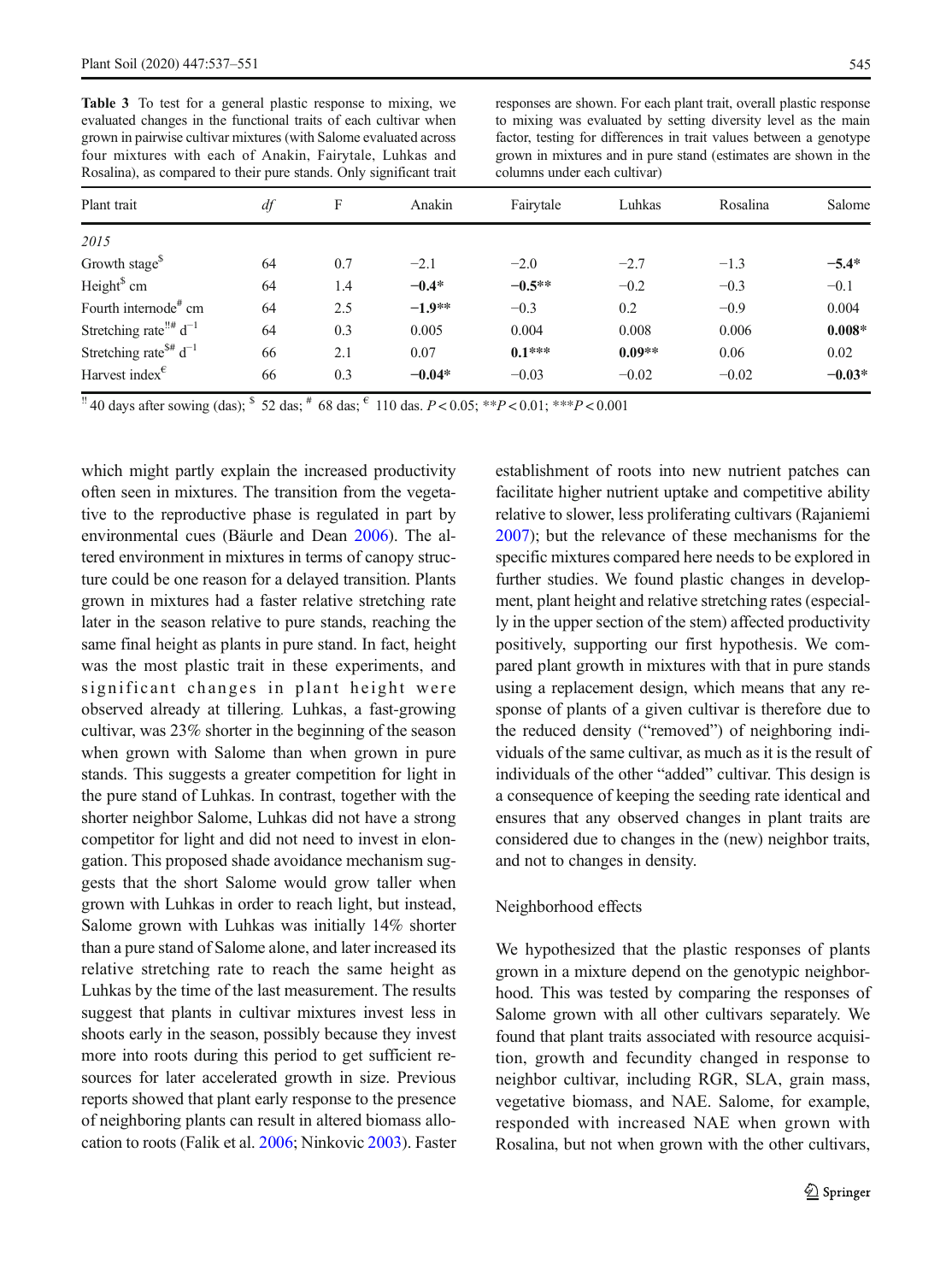<span id="page-9-0"></span>Table 4 Estimates of plastic responses in the functional traits of spring barley cultivars in specific pair-wise mixtures (plants grown with a specific neighbor cultivar) as compared to their respective pure stands (positive estimates indicate higher trait values of respective cultivar in pure stands than when grown with another neighbor). Cultivars are Salome (S), Rosalina (R), Fairytale (F),

Anakin (A) and Luhkas (L); the first letter indicating the cultivar of the focal plant and the second letter indicating the neighbor cultivar ('Salome mixed with Rosalina' etc.). Asterisks after F-values show test results for overall differences between cultivar treatments

| Plant trait                                                       | df | $\rm F$  | <b>SR</b> | <b>SF</b> | SA       | $\rm SL$ | RS       | <b>FS</b> | $\mathbf{A}\mathbf{S}$ | <b>LS</b> |
|-------------------------------------------------------------------|----|----------|-----------|-----------|----------|----------|----------|-----------|------------------------|-----------|
| 2015                                                              |    |          |           |           |          |          |          |           |                        |           |
| Growth stage <sup>\$</sup>                                        | 61 | $2.1*$   | 4.7       | 6.0       | $6.6*$   | 4.2      | 1.3      | 2.0       | 2.1                    | 2.6       |
| No. of shoots <sup>‡</sup> plant <sup>-1</sup>                    | 60 | $3.6***$ | $-0.3$    | 0.04      | 0.3      | 0.002    | $-0.3$   | 0.1       | 0.08                   | 0.2       |
| ${\rm RGR}^{\dagger \in}$ ${\rm d}^{-1}$                          | 63 | $2.3*$   | $-0.005*$ | $-0.002$  | $-0.001$ | $-0.001$ | $-0.003$ | 0.001     | $-0.002$               | 0.001     |
| $SLA^{\#}$ cm <sup>2</sup> g <sup>-1</sup>                        | 60 | $2.8**$  | 2.6       | $-8.2$    | $-7.3$   | $-11.1$  | $-10.2$  | 17.4      | 3.8                    | 6.4       |
| SPAD flag <sup>#</sup> leaf <sup>-1</sup>                         | 60 | $3.6***$ | $-1.2$    | 1.6       | 2.3      | $-2.0$   | 2.1      | 0.2       | $-0.2$                 | 1.0       |
| SPAD 2nd leaf <sup>#</sup> leaf <sup>-1</sup>                     | 60 | $3.5***$ | $-3.5$    | $-1.3$    | $-0.3$   | $-2.0$   | $-0.5$   | $-1.3$    | 0.3                    | 0.7       |
| Biomass <sup><math>\epsilon</math></sup> g plant <sup>-1</sup>    | 60 | $3.4***$ | $-0.1**$  | $-0.009$  | 0.04     | $-0.01$  | $-0.1$   | 0.01      | $-0.03$                | 0.04      |
| Height" cm                                                        | 61 | 4.8***   | 0.2       | 0.1       | 0.2      | 0.1      | 0.1      | 0.1       | 0.2                    | 0.2       |
| Height $§$ cm                                                     | 61 | 5.8***   | 0.2       | 0.3       | 0.1      | $-0.03$  | 0.3      | $0.5**$   | $0.4*$                 | 0.2       |
| Fourth internode# cm                                              | 61 | $2.1*$   | 0.04      | $-0.6$    | 0.1      | 0.3      | 0.9      | 0.3       | $1.9**$                | $-0.2$    |
| Stretching rate <sup>!!\$</sup> $d^{-1}$                          | 61 | $2.3*$   | $-0.01$   | 0.002     | $-0.01$  | $-0.02$  | 0.006    | 0.02      | 0.008                  | $-0.003$  |
| Stretching rate"# $d^{-1}$                                        | 61 | $5.6***$ | $-0.01*$  | 0.009     | $-0.007$ | $-0.008$ | $-0.006$ | $-0.004$  | $-0.005$               | $-0.008$  |
| Stretching rate <sup>\$#</sup> $d^{-1}$                           | 63 | $7.2***$ | $-0.03$   | $-0.05$   | $-0.01$  | 0.004    | $-0.06$  | $-0.1***$ | $-0.07$                | $-0.09**$ |
| N conc. grains $\epsilon$ g plant <sup>-1</sup>                   | 60 | $3.2**$  | $-0.1$    | 0.01      | 0.07     | 0.002    | $-0.1$   | 0.04      | 0.003                  | 0.06      |
| N acc eff (NAE) $\epsilon$                                        | 60 | $3.5***$ | $-0.3$    | 0.1       | 0.3      | 0.1      | $-0.3$   | $-0.04$   | $-0.05$                | 0.3       |
| N uptake eff $(U_N)^6$                                            | 60 | $2.8**$  | $-0.3$    | $-0.1$    | 0.06     | $-0.08$  | $-0.2$   | $-0.09$   | $-0.08$                | 0.1       |
| Harvest index $\epsilon$                                          | 63 | $5.6***$ | 0.03      | 0.03      | 0.03     | 0.02     | 0.02     | 0.03      | $0.04*$                | 0.02      |
| Grain mass <sup><math>\epsilon</math></sup> g plant <sup>-1</sup> | 60 | $3.2**$  | $-0.1$    | 0.01      | 0.07     | 0.002    | $-0.1$   | 0.04      | 0.003                  | $0.06\,$  |
| 2016                                                              |    |          |           |           |          |          |          |           |                        |           |
| SPAD 2nd leaf <sup>#</sup> leaf <sup>-1</sup>                     | 64 | $2.0*$   | $-1.8$    | 0.2       | 1.5      | 0.5      | 1.1      | $-1.0$    | $-0.7$                 | $-1.1$    |
| Biomass <sup><math>\epsilon</math></sup> g plant <sup>-1</sup>    | 62 | $2.1*$   | $-0.03$   | $-0.03$   | $-0.03$  | 0.02     | $-0.04$  | $-0.05$   | $-0.07$                | $-0.009$  |
| Height" cm                                                        | 64 | 3.9***   | 0.05      | 0.008     | 0.06     | 0.002    | 0.1      | $-0.03$   | 0.1                    | 0.07      |
| Fourth internode# cm                                              | 59 | $2.2*$   | 0.007     | $-0.3$    | $-0.6$   | $-0.7$   | $-0.008$ | 0.4       | 0.1                    | 0.3       |
| Stretching rate" $d^{-1}$                                         | 64 | $2.9**$  | $-0.009$  | $-0.005$  | $-0.009$ | $-0.005$ | $-0.01$  | $-0.001$  | $-0.01$                | $-0.004$  |
| N conc. grains $\epsilon$ g plant <sup>-1</sup>                   | 64 | $2.8**$  | $-0.1$    | 0.1       | 0.2      | $-0.04$  | 0.1      | 0.05      | $-0.2$                 | $-0.05$   |
| N uptake eff $(U_N)^e$                                            | 60 | $6.2***$ | $-0.1$    | $-0.06$   | 0.02     | $-0.02$  | $-0.2$   | $-0.04$   | 0.08                   | 0.004     |
| Yield-specific N eff $(E_{N,y})$ <sup><math>\epsilon</math></sup> | 60 | $3.4***$ | 0.01      | $-0.07$   | $-0.1$   | $-0.03$  | $-0.01$  | $-0.07$   | 0.2                    | 0.02      |
| Harvest index $\epsilon$                                          | 64 | 7.8***   | 0.01      | 0.008     | 0.01     | 0.01     | 0.02     | $-0.006$  | 0.02                   | 0.01      |
| Grain mass <sup><math>\epsilon</math></sup> g plant <sup>-1</sup> | 62 | $2.0*$   | $-0.02$   | $-0.02$   | $-0.03$  | 0.03     | $-0.03$  | $-0.06$   | $-0.06$                | $-0.001$  |

<sup>†</sup> 24 days after sowing (das);  $\frac{1}{4}$  38 das;  $\frac{1}{4}$  40 das;  $\frac{1}{8}$  52 das;  $\frac{1}{4}$  68 das;  $\frac{1}{6}$  110 das.  $\frac{*}{2}$  P < 0.05;  $\frac{1}{4}$  P < 0.01;  $\frac{1}{4}$   $\frac{1}{4}$  P < 0.001

resulting in significantly higher biomass and grain yield than in any other cultivar combination. If this neighbor response could be predicted from plant performance in pure stands, responses would be additive (Hughes et al. [2008](#page-13-0)). However, observed per-plant grain- and biomass were 22% and 27% higher than their expected values, respectively. Thus, mixing responses of the two components were non-additive. Such ability for plastic change is genetically determined and we showed that plastic response can vary depending upon different plant stimuli (neighbor cultivars). Our results highlight the importance of evaluating the effect of mixing on the performance of individual components in the mixture, rather than simply comparing the end product (yield) between cultivar mixture and pure stand (as for example in Kaut et al. [\(2009\)](#page-13-0) and in Kiær et al. ([2012](#page-13-0))). We propose that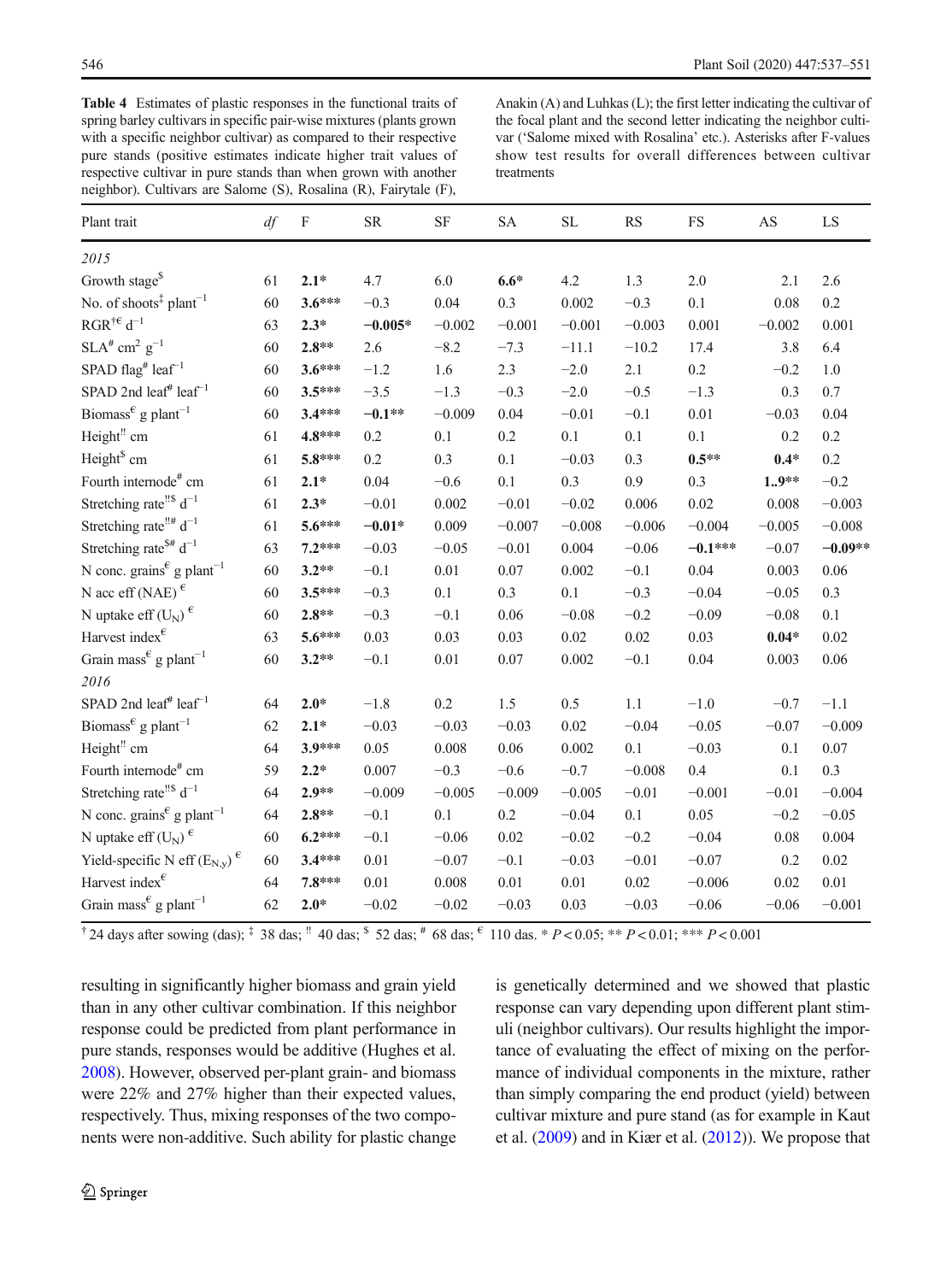<span id="page-10-0"></span>Table 5 Estimates of neighbor effect, i.e. whether plastic response in the functional traits of Salome (S) plants when growing in a mixture (relative to the pure stand) depends on the neighbor genotype (Rosalina (R), Fairytale (F), Anakin (A) respectively Luhkas (L)). Differences in plastic response of Salome were

| Plant trait                                                       | df | F        | SR-SF   | SR-SA    | SR-SL    | SF-SA   | SF-SL    | SA-SL    |
|-------------------------------------------------------------------|----|----------|---------|----------|----------|---------|----------|----------|
| 2015                                                              |    |          |         |          |          |         |          |          |
| No. of shoots <sup>‡</sup> plant <sup>-1</sup>                    | 17 | $4.7*$   | 0.3     | $0.6**$  | 0.3      | 0.2     | $-0.03$  | $-0.3$   |
| $\text{RGR}^{\dagger \varepsilon}$ d $^{-1}$                      | 20 | $3.2*$   | 0.003   | 0.003    | 0.004    | 0.001   | 0.001    | 0.001    |
| $SLA^{\#}$ cm <sup>2</sup> g <sup>-1</sup>                        | 17 | $3.8*$   | $-10.4$ | $-10.3$  | $-13.8$  | 0.04    | $-3.5$   | $-3.5$   |
| Biomass <sup><math>\epsilon</math></sup> g plant <sup>-1</sup>    | 17 | $6.5***$ | $0.1*$  | $0.2***$ | $0.1*$   | 0.06    | 0.003    | $-0.05$  |
| Stretching rate <sup>!!\$</sup> $d^{-1}$                          | 18 | 2.9      | 0.02    | 0.001    | $-0.006$ | $-0.01$ | $-0.02*$ | $-0.007$ |
| N acc eff (NAE) $\epsilon$                                        | 17 | $4.4*$   | $0.5*$  | $0.7**$  | $0.5*$   | 0.2     | $-0.02$  | $-0.2$   |
| Grain mass <sup><math>\epsilon</math></sup> g plant <sup>-1</sup> | 17 | $5.1*$   | $0.1*$  | $0.2**$  | 0.1      | 0.07    | $-0.006$ | $-0.07$  |
| 2016                                                              |    |          |         |          |          |         |          |          |
| SPAD 2nd leaf <sup>#</sup> leaf <sup>-1</sup>                     | 19 | 3.3      | 1.9     | $3.3*$   | 2.2      | 1.4     | 0.3      | $-1.1$   |
|                                                                   |    |          |         |          |          |         |          |          |

<sup>†</sup> 24 days after sowing (das); <sup>‡</sup> 38 das; <sup>"</sup> 40 das; <sup>\$</sup> 52 das; <sup>#</sup> 68 das; <sup>€</sup> 110 das. \**P* < 0.05; \*\**P* < 0.01; \*\*\**P* < 0.001

optimizing the performance of all component cultivars in a mixture, by increasing beneficial plant-plant interactions and reducing unproductive interactions, is a better way to enhance the mixed crop stand. To be able to find a mechanistic explanation for variation in mixing effects, all community components in a mixture have to be studied, not just the mean of their responses. In our study, we have showed how the individual cultivars in a mixture respond differently to their neighbors as a result of the differences in plant traits that occur at various stages of development. This is the first study showing that the response of one individual cultivar can vary





Fairytale (F), Anakin (A) or Luhkas (L) in 2015. Error bars indicate the sample standard errors and asterisks the significance of difference (\*  $P < 0.05$ ; \*\*  $P < 0.01$ )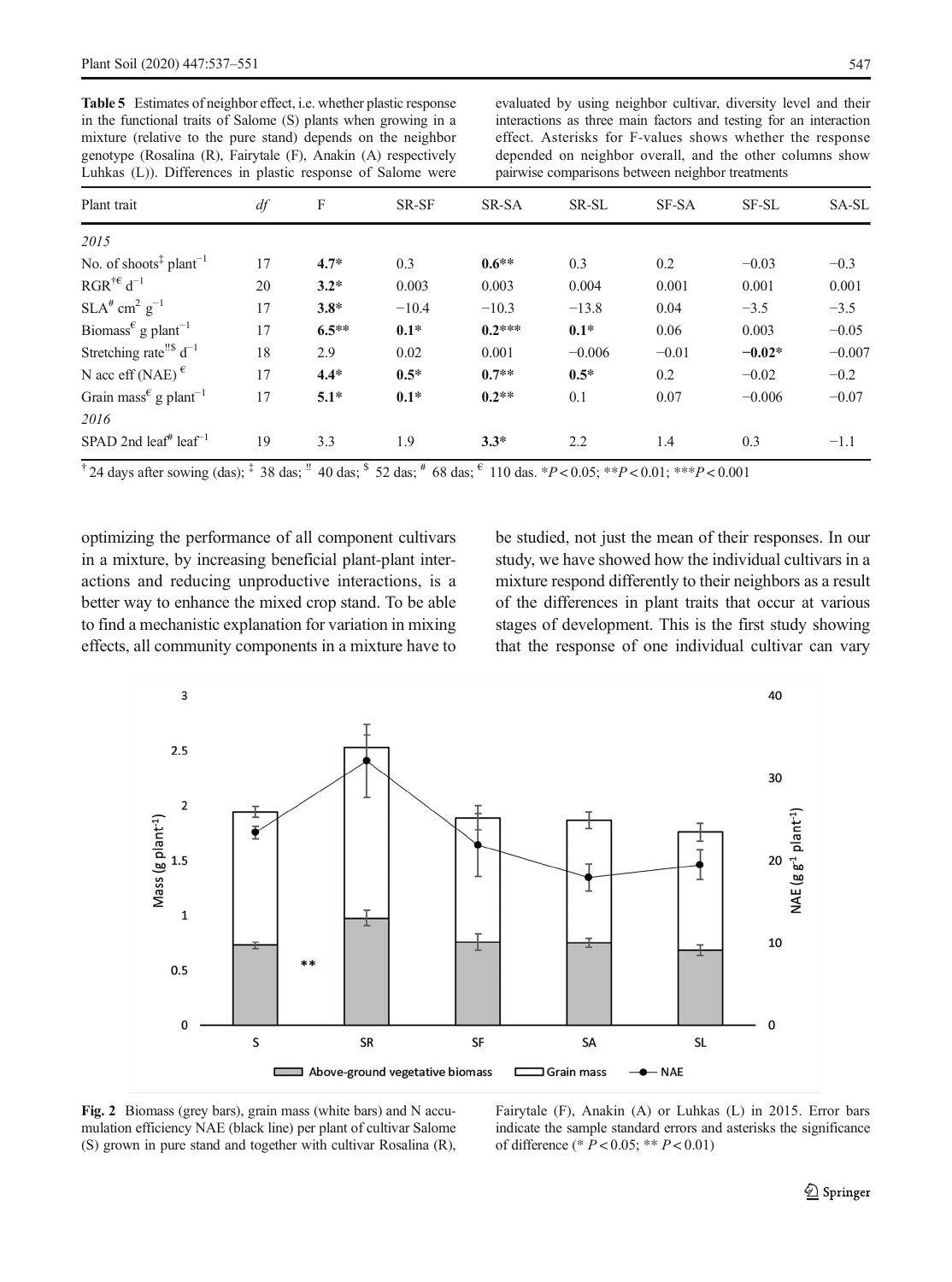|                                                 | SR            |                               |               | <b>SF</b>                      |               | SA                             |               | SL                             |  |
|-------------------------------------------------|---------------|-------------------------------|---------------|--------------------------------|---------------|--------------------------------|---------------|--------------------------------|--|
| Plant trait                                     | $\Delta$ pure | $\Delta$ pure<br>$\Delta$ mix | $\Delta$ pure | $\Delta$ pure<br>$/\Delta$ mix | $\Delta$ pure | $\Delta$ pure<br>$/\Delta$ mix | $\Delta$ pure | $\Delta$ pure<br>$/\Delta$ mix |  |
| 2015                                            |               |                               |               |                                |               |                                |               |                                |  |
| Height $§$ cm                                   | 1.0           | 1.1                           | 0.92          | 1.1                            | 0.94          | 1.1                            | 0.91          | $1.1*$                         |  |
| Stretching rate <sup>!!\$</sup> $d^{-1}$        | 0.98          | 1.2                           | 0.90          | 1.1                            | 0.90          | $1.2*$                         | 1.1           | 1,1                            |  |
| Stretching rate <sup>\$#</sup> $d^{-1}$         | 0.97          | 0.90                          | 1.3           | 0.78                           | 1.2           | 0.827                          | 1.6           | $0.65*$                        |  |
| N acc eff (NAE) $\epsilon$                      | 0.98          | 0.98                          | 1.0           | 0.97                           | 1.1           | $0.88*$                        | 0.98          | 1.0                            |  |
| 2016                                            |               |                               |               |                                |               |                                |               |                                |  |
| N conc. grains $\epsilon$ g plant <sup>-1</sup> | 1.0           | 0.91                          | 0.96          | 1.0                            | 0.80          | $1.3**$                        | 1.0           | 1.0                            |  |
| Yield-specific N eff $(E_{N,v})^{\epsilon}$     | 1.0           | 0.97                          | 1.0           | 1.0                            | 0.87          | $1.2*$                         | 1.0           | 0.61                           |  |

<span id="page-11-0"></span>Table 6 Ratios signifying whether cultivar traits became more similar when they grew in a mixture ('Δ mix' in combinations of Salome (S), Rosalina (R), Fairytale (F), Anakin (A) and Luhkas (L)), as compared to the trait difference between pure cultures ('Δ pure')

<sup>!!</sup> 40 days after sowing (das);  $\frac{1}{2}$  52 das;  $\frac{1}{2}$  68 das;  $\frac{1}{2}$  110 das.  $\frac{k}{2}$  < 0.05;  $\frac{k}{2}$  < 0.01;  $\frac{k}{2}$  < 0.001

depending on the other cultivar in the mixture and that this plastic response can significantly influence

Table 7 Plastic responses of combined functional traits assessed in 2015, 2016 and both years combined. For definitions of trait groups, see text (Material and Methods)

| Source of variation               |                | 2015<br>$df$ F-value F-value F-value | 2016               | 2015 & 2016 |
|-----------------------------------|----------------|--------------------------------------|--------------------|-------------|
|                                   |                | All traits                           |                    |             |
| Diversity level                   | 1              | 0.26                                 | 0.24               | 0.17        |
| Cultivar                          | 4              | $4.00**$                             | 1.64               | 1.40        |
| Diversity level $\times$ Cultivar | 4              | <b>NS</b>                            | <b>NS</b>          | <b>NS</b>   |
|                                   |                | Height/stretching                    |                    |             |
| Diversity level                   | $\mathbf{1}$   | $2.75(*)$                            | 0.14               | 1.50        |
| Cultivar                          | 4              | $1.66(*)$                            | 1.11               | 1.59        |
| Diversity level $\times$ Cultivar | $\overline{4}$ | <b>NS</b>                            | NS.                | NS.         |
|                                   |                | Growth and vigor                     |                    |             |
| Diversity level                   | 1              | 0.20                                 | 0.25               | 0.10        |
| Cultivar                          | 4              | $4.07**$                             | $2.16(*)$          | 1.58        |
| Diversity level $\times$ Cultivar | 4              | NS -                                 | NS.                | <b>NS</b>   |
|                                   |                | N use                                |                    |             |
| Diversity level                   | 1              | 0.63                                 | 0.37               | 0.14        |
| Cultivar                          | 4              | $3.80***$                            | $2.77**$           | $1.80(*)$   |
| Diversity level $\times$ Cultivar | $\overline{4}$ | NS -                                 | $3.27**$           | <b>NS</b>   |
|                                   |                |                                      | Reproduction/yield |             |
| Diversity level                   | 1              | 0.96                                 | $4.66*$            | 1.61        |
| Cultivar                          | 4              | $2.93*$                              | $2.81*$            | $3.24**$    |
| Diversity level $\times$ Cultivar | 4              | NS.                                  | <b>NS</b>          | <b>NS</b>   |

Significance of difference between cultivar in mixtures and pure stands ((\*)  $0.05 \le P < 0.10$ ; \*  $P < 0.05$ ; \*\* $P < 0.01$ ; \*\*\* $P < 0.001$ ) are marked in bold

productivity in mixtures. This finding can explain the inconsistent effects found in previous studies (e.g. Kiær et al. [2009;](#page-13-0) Reiss and Drinkwater [2018](#page-14-0)), and the difficulty of finding general "mixture effects".

#### Adaptive similarity

We hypothesized that traits and properties of cultivars become more similar when the plants grow in a mixture. In 2015, we found high adaptive similarity in stretching patterns (plant height and relative stretching rate) in two of the four mixtures. Cultivars Salome and Luhkas, for example, had a high adaptive similarity for plant height. Plants can integrate the genetic identity of neighbors into appropriate adaptive responses by changing their biomass allocation pattern, investing in height growth in order to prevent shading by taller neighbors (Fiorucci and Fankhauser [2017](#page-13-0)), or in root growth for acquiring more nutrients (Craine and Dybzinski [2013](#page-13-0)). Grady et al. ([2016](#page-13-0)) found neighbor adaptation of trees and shrubs when comparing individuals neighbored by genotypes from the same and different locations. Plant adaptation to the local environment has evolved through survival of the most adaptive genotypes in the wild. We have shown that this adaptive ability is retained in some cultivars even after hundreds of years of crop breeding. The observed reduction in niche differentiation suggests that the competitive release hypothesized to provide beneficial interactions in plant mixtures may be smaller than anticipated.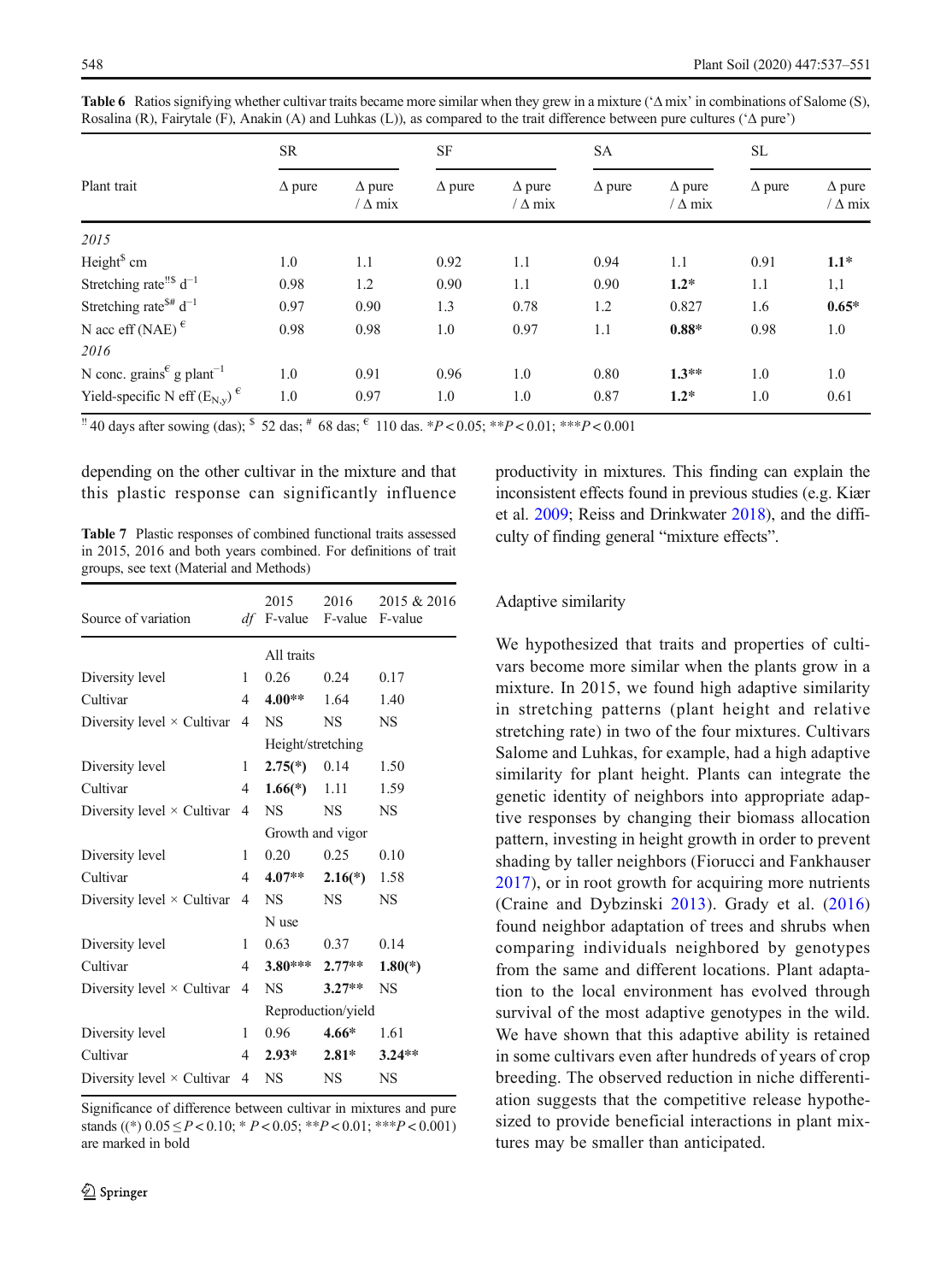#### Mixture effects on plastic responses

We hypothesized that plant trait diversity contributes to positive mixture effects on biomass and grain production. We found that the slower development of plants in cultivar mixtures did not affect their productivity. Cultivars grown in pure stands produced similar amounts of grain mass. However, when two cultivars were grown together in a mixture – one of the lowest possible levels of botanical diversity in agricultural fields - they tended to produce more grain and vegetative biomass compared to pure stands (not significant in 2015). It seems that plants in pure stands were associated with faster maturity, and that they had less time for photosynthesis and grain filling compared with plants grown together with another cultivar. This is in line with the nichepartitioning hypothesis, which predicts that competition between close relatives will likely be stronger, due to niche overlap (File et al. [2012\)](#page-13-0). The results suggest that differences among the barley cultivars could result in a different exploitation and utilization of resources (complementarity). Resource limitation is a key mechanism of increased productivity in diverse plant fields (Hooper et al. [2005](#page-13-0)), which is in line with reports of greater mixture effects in low nutrient environments (Hooper and Vitousek [1997](#page-13-0)). Increased beneficial results of cultivar mixtures on grain- and vegetative biomass production in harsh environmental conditions were found in other empirical studies (Kiær et al. [2012;](#page-13-0) Reusch et al. [2005](#page-14-0); Tooker et al. [2012\)](#page-14-0) and in a meta-analysis (Reiss and Drinkwater [2018](#page-14-0)). We want to emphasize, that we used row mixtures and that the effects might be higher in full mixtures.

#### Plastic responses of combined traits

Significant differences among cultivars were found in many trait groups in specific years, but few trait groups showed significant response to mixing. Exceptions were height and reproduction traits. The little overlap in the results from the 2 years together indicate a strong dependency on environmental conditions. Plastic responses of the combined grain mass and harvest index between mixtures and pure stands were higher in 2016, suggesting that mixing effect on reproduction is influenced by abiotic conditions. This is in line with plastic responses of cultivars in 2015, 2016 and both years together, which differed in their reproduction traits, suggesting that the cultivars differed in their adaptation to the different weather conditions in these years, which is reflected by their growth and vigor together with their N uptake and use. The meta-analysis of intraspecific diversity effects on crop yield by Reiss and Drinkwater [\(2018](#page-14-0)) revealed stronger diversity effects when exposed to biotic and abiotic stressors. Although annual weather differences in our study were small, we expected greater diversity effects in the cold and wet year 2015 compared to 2016, but no inter-annual differences were observed in our study for diversity effects except for combined reproduction traits. However, mixing effects on single traits, such as growth stage and plant height, were observed across both years. Plant behaviour is influenced by many biotic and abiotic factors and complex interactions between them, which makes them unstable and difficult to predict. Our results provide some evidence for a portion of the diversity effect on productivity to be influenced by plastic responses of the involved community components by means of complementarity in resource use. Realized resource niches seem thus to depend on the identity of the mixture components (here genotypes); and the functional mechanism could be partly related to the trait plasticity of the individual genotypes resulting in different phenotypes. Apart from the implications these findings could have for the design and management of species and cultivar mixtures in agriculture, the results have implications for our understanding of what presently hampers the development of predictive theory regarding the relationship between diversity and productivity in ecosystems.

#### Conclusion

This study makes an important contribution to understanding that plastic changes in plant traits are important for the interactions and eventual productivity of cultivar mixtures. The identification of differences in trait plasticity of cultivars grown in different cultivar combinations highlights that these interactions are non-trivial, depending on the identity of the neighbor cultivar. Some cultivars complemented each other through Naccumulation efficiency and yield-specific N efficiency, which resulted in increased grain and biomass production, while this effect did not occur when they were grown with other cultivar neighbors. The presented findings were based on row mixtures and even stronger plastic responses are expected in full mixtures, which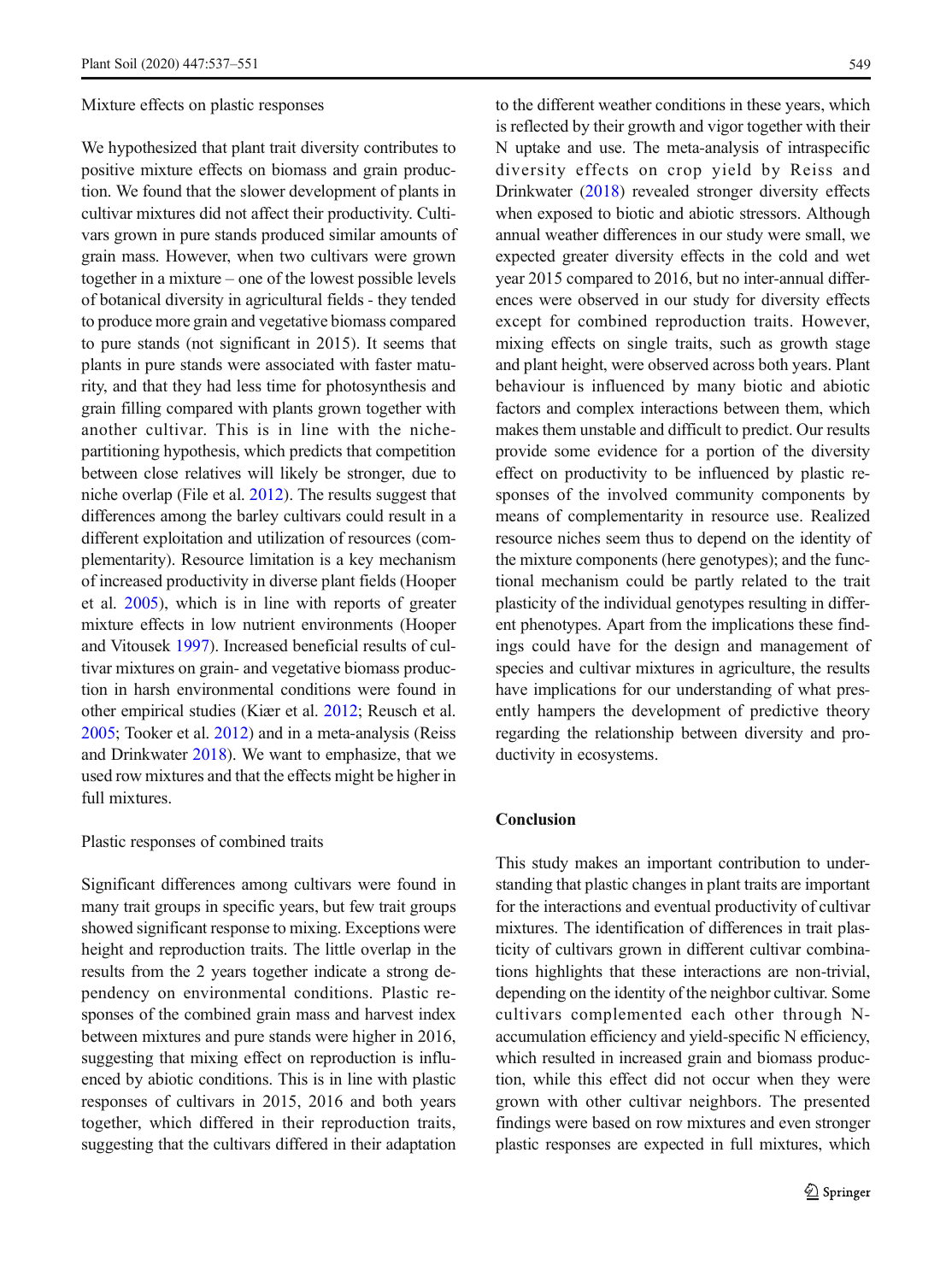<span id="page-13-0"></span>are more commonly used. In summary, the results of this study provide a strong indication that trait plasticity might be an important driver of variability seen in experiments testing mixing effects. Intraspecific variation in plastic trait responses may affect niche partitioning and complementarity among barley plants and their performance in multi-cultivar assemblages. Even a small increase in crop diversity could have a large impact on traits important for plant growth and nutrient acquisition, owing to specific properties of the component cultivars. Consequently, traits measured in pure stands may not be sufficient for the tailoring of efficient, stable and predictable cropping systems.

Acknowledgements This work was supported by the Swedish Research Council (project number 2014-225), the Foundation Land Use Research (project number H1333072), and the Danish Agricultural Agency (grant 34009-14-0800). We wish to thank James Ajal, Bara'a Alkhaled, Elin Almström, Ali El Hakeem, Hélène Lamaison, Ewa Magnuski, Dimitrije Markovic and Wilma Pettersson for assistance in the field experiments.

Funding Information Open access funding provided by Swedish University of Agricultural Sciences.

Open Access This article is licensed under a Creative Commons Attribution 4.0 International License, which permits use, sharing, adaptation, distribution and reproduction in any medium or format, as long as you give appropriate credit to the original author(s) and the source, provide a link to the Creative Commons licence, and indicate if changes were made. The images or other third party material in this article are included in the article's Creative Commons licence, unless indicated otherwise in a credit line to the material. If material is not included in the article's Creative Commons licence and your intended use is not permitted by statutory regulation or exceeds the permitted use, you will need to obtain permission directly from the copyright holder. To view a copy of this licence, visit http://creativecommons.org/licenses/by/4.0/.

## References

- Bäurle I, Dean C (2006) The timing of developmental transitions in plants. Cell 125:655–664
- Borg L, Kiær LP, Lecarpentier C, Goldringer I, Gauffreteau A, Saint-Jean S et al (2018) Unfolding the potential of wheat cultivar mixtures: a meta-analysis perspective and identification of knowledge gaps. Field Crops Res 221:298–313
- Brooker RW, Maestre FT, Callaway RM, Lortie CL, Cavieres LA, Kunstler G et al (2008) Facilitation in plant communities: the past, the present, and the future. J Ecol 96:18–34
- Cahill JF, McNickle GG (2011) The behavioral ecology of nutrient foraging by plants. Annu Rev Ecol Evol Syst 42:289–311
- Cook-Patton SC, McArt SH, Parachnowitsch AL, Thaler JS, Agrawal AA (2011) A direct comparison of the

consequences of plant genotypic and species diversity on communities and ecosystem function. Ecology 92:915–923

- Craine JM, Dybzinski R (2013) Mechanisms of plant competition for nutrients, water and light. Funct Ecol 27:833–840
- Creissen HE, Jorgensen TH, Brown JKM (2013) Stabilization of yield in plant genotype mixtures through compensation rather than complementation. Ann Bot 112:1439–1447
- Dahlin I, Rubene D, Glinwood R, Ninkovic V (2018) Neighborspecific plant-plant communication influences herbivore suppression in cultivar mixtures. Ecol Appl 28:2187–2196
- Essah SYC, Stoskopf NC (2002) Mixture performance of phenotypically contrasting barley cultivars. Can J Plant Sci 82:1–6
- Falik O, de Kroon H, Novoplansky A (2006) Physiologicallymediated self/non-self root discrimination in Trifolium repens has mixed effects on plant performance. Plant Signal Behav 1:116–121
- File AL, Murphy GP, Dudley SA (2012) Fitness consequences of plants growing with siblings: reconciling kin selection, niche partitioning and competitive ability. Proc R Soc Lond B. Biol Sci 279:209–218
- Fiorucci AS, Fankhauser C (2017) Plant strategies for enhancing access to sunlight. Curr Biol 27:R931–R940
- Gifford RM, Thorne JH, Hitz WD, Giaquinta RT (1984) Crop productivity and photoassimilate partitioning. Science 225: 801–808
- Grady KC, Wood TE, Kolb TE, Hersch-Green E, Shuster SM, Gehring CA et al (2016) Local biotic adaptation of trees and shrubs to plant neighbors. OIKOS 126:583–593
- Gratani L (2014) Plant phenotypic plasticity in response to environmental factors. Adv Bot 208747
- Grenier S, Barre P, Litrico I (2016) Phenotypic plasticity and selection: nonexclusive mechanisms of adaptation. Scientifica 2016
- Hoffmann WA, Poorter H (2002) Avoiding bias in calculations of relative growth rate. Ann Bot 90:37–42
- Hooper DU, Vitousek PM (1997) The effects of plant composition and diversity on ecosystem processes. Science 277:1302– 1305
- Hooper DU, Chapin FS, Ewel JJ, Hector A, Inchausti P, Lavorel S et al (2005) Effects of biodiversity on ecosystem functioning: a consensus of current knowledge. Ecol Monogr 75:3–35
- Hu X, Spilke J (2009) Comparison of various spatial models for the analysis of cultivar trials. New Zealand J Agr Res 52: 277–287
- Hughes AR, Inouye BD, Johnson MTJ, Underwood N, Vellend M (2008) Ecological consequences of genetic diversity. Ecol Lett 11:609–623
- Kaut AHEE, Mason HE, Navabi A, O'Donovan JT, Spaner D (2009) Performance and stability of performance of spring wheat variety mixtures in organic and conventional management systems in western Canada. J Agric Sci 147:141–153
- Kiær LP, Skovgaard IM, Østergård H (2009) Grain yield increase in cereal variety mixtures: a meta-analysis of field trials. Field Crops Res 114:361–373
- Kiær LP, Skovgaard IM, Østergård H (2012) Effects of intervarietal diversity, biotic stresses and environmental productivity on grain yield of spring barley variety mixtures. Euphytica 185:123–138
- Lancashire PD, Bleiholder H, Langeluddecke P, Stauss R, van den Boom T, Weber E et al (1991) A uniform decimal code for